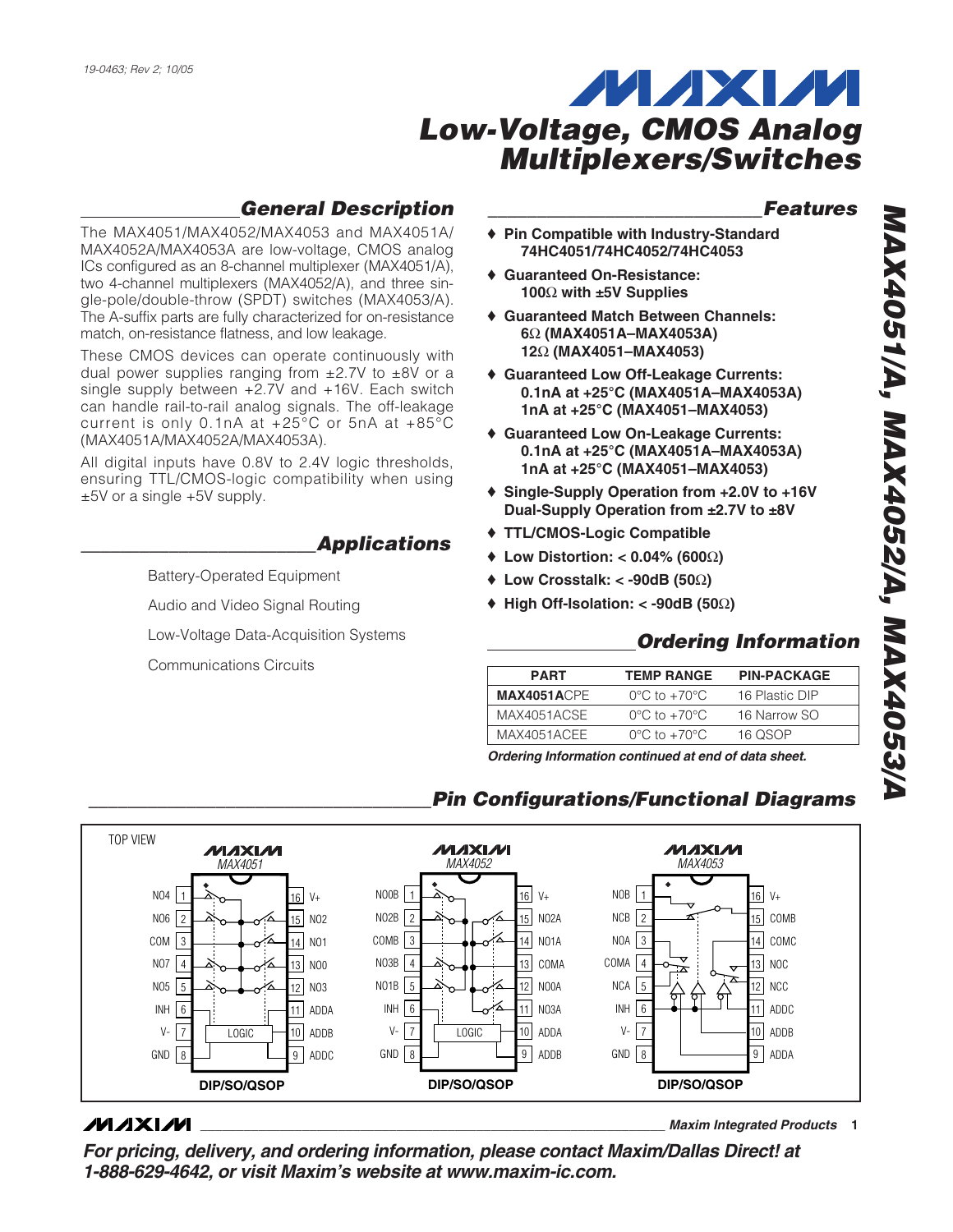#### **ABSOLUTE MAXIMUM RATINGS**

Voltages Referenced to GND

|                                       | Voltage into Any Terminal (Note 1) (V- - 2V) to $(V + + 2V)$ |
|---------------------------------------|--------------------------------------------------------------|
|                                       | or 30mA (whichever occurs first)                             |
|                                       |                                                              |
| Peak Current. NO or COM               |                                                              |
| (pulsed at 1ms, 10% duty cycle)±100mA |                                                              |

| Continuous Power Dissipation ( $T_A = +70^{\circ}C$ ) |  |
|-------------------------------------------------------|--|
| Plastic DIP (derate 10.53mW/°C above +70°C)842mW      |  |
| Narrow SO (derate 8.70mW/°C above +70°C)696mW         |  |
| QSOP (derate 8.00mW/°C above +70°C) 640mW             |  |
| CERDIP (derate 10.00mW/°C above +70°C) 800mW          |  |
| <b>Operating Temperature Ranges</b>                   |  |
|                                                       |  |
|                                                       |  |
|                                                       |  |
|                                                       |  |
| Lead Temperature (soldering, 10s) +300°C              |  |

**Note 1:** Signals on any terminal exceeding V+ or V- are clamped by internal diodes. Limit forward-diode current to maximum current rating.

*Stresses beyond those listed under "Absolute Maximum Ratings" may cause permanent damage to the device. These are stress ratings only, and functional operation of the device at these or any other conditions beyond those indicated in the operational sections of the specifications is not implied. Exposure to absolute maximum rating conditions for extended periods may affect device reliability.*

## **ELECTRICAL CHARACTERISTICS—Dual Supplies**

(V+ = +4.5V to +5.5V, V- = -4.5V to -5.5V, TA = TMIN to TMAX, unless otherwise noted. Typical values are at TA = +25°C.)

| <b>PARAMETER</b>                                           | <b>SYMBOL</b>                      | <b>CONDITIONS</b>                                               |                                    |                      |        | <b>TYP</b><br>(Note 2) | <b>MAX</b>   | <b>UNITS</b> |
|------------------------------------------------------------|------------------------------------|-----------------------------------------------------------------|------------------------------------|----------------------|--------|------------------------|--------------|--------------|
| <b>ANALOG SWITCH</b>                                       |                                    |                                                                 |                                    |                      |        |                        |              |              |
| Analog Signal Range                                        | V <sub>COM</sub> , V <sub>NO</sub> |                                                                 |                                    | C, E, M              | $V -$  |                        | $V +$        | V            |
| COM-NO On-Resistance                                       | RON                                | $V_+ = 5V$ , $V_- = -5V$ , $I_{NO} = 1mA$ ,                     |                                    | $TA = +25^{\circ}C$  |        | 60                     | 100          | $\Omega$     |
|                                                            |                                    | $V_{COM} = \pm 3V$                                              | C, E, M                            |                      |        |                        | 125          |              |
|                                                            |                                    |                                                                 | MAX4051A.<br>MAX4052A.             | $T_A = +25$ °C       |        |                        | 6            |              |
| COM-NO On-Resistance<br>Match Between Channels<br>(Note 3) | $\Delta$ R <sub>ON</sub>           | $V_+ = 5V$ , $V_- = -5V$ ,<br>$Ino = 1mA$<br>$V_{COM} = \pm 3V$ | MAX4053A                           | C, E, M              |        |                        | 12           | Ω            |
|                                                            |                                    |                                                                 | MAX4051,<br>MAX4052,<br>MAX4053    | $T_A = +25$ °C       |        |                        | 12           |              |
|                                                            |                                    |                                                                 |                                    | C, E, M              |        |                        | 18           |              |
| COM-NO On-Resistance                                       | RFLAT(ON)                          | $V_+ = 5V$ , $V_- = -5V$ ,<br>$Ino = 1mA$ .                     | MAX4051A.<br>MAX4052A.<br>MAX4053A | $TA = +25^{\circ}C$  |        |                        | 10           | $\Omega$     |
| Flatness (Note 4)                                          |                                    | $V$ COM = $-3V$ , OV, 3V                                        |                                    | C, E, M              |        |                        | 15           |              |
|                                                            |                                    | $V_+ = 5.5V$ , $V_- = -5.5V$ ,                                  | MAX4051.                           | $TA = +25^{\circ}C$  | $-1$   | 0.002                  | $\mathbf{1}$ |              |
|                                                            |                                    | $VNO = 4.5V$ .                                                  | MAX4052,                           | C, E                 | $-10$  |                        | 10           |              |
| NO Off-Leakage Current<br>(Note 5)                         | INO(OFF)                           | $V_{\text{COM}} = -4.5V$                                        | MAX4053                            | M                    | $-100$ |                        | 100          | nA           |
|                                                            |                                    | $V_+ = 5.5V$ . $V_- = -5.5V$ .                                  | MAX4051A.<br>MAX4052A,<br>MAX4053A | $T_A = +25^{\circ}C$ | $-0.1$ | 0.002                  | 0.1          |              |
|                                                            |                                    | $VNO = -4.5V,$<br>$V_{COM} = 4.5V$                              |                                    | C, E                 | $-5$   |                        | 5            |              |
|                                                            |                                    |                                                                 |                                    | M                    | $-100$ |                        | 100          |              |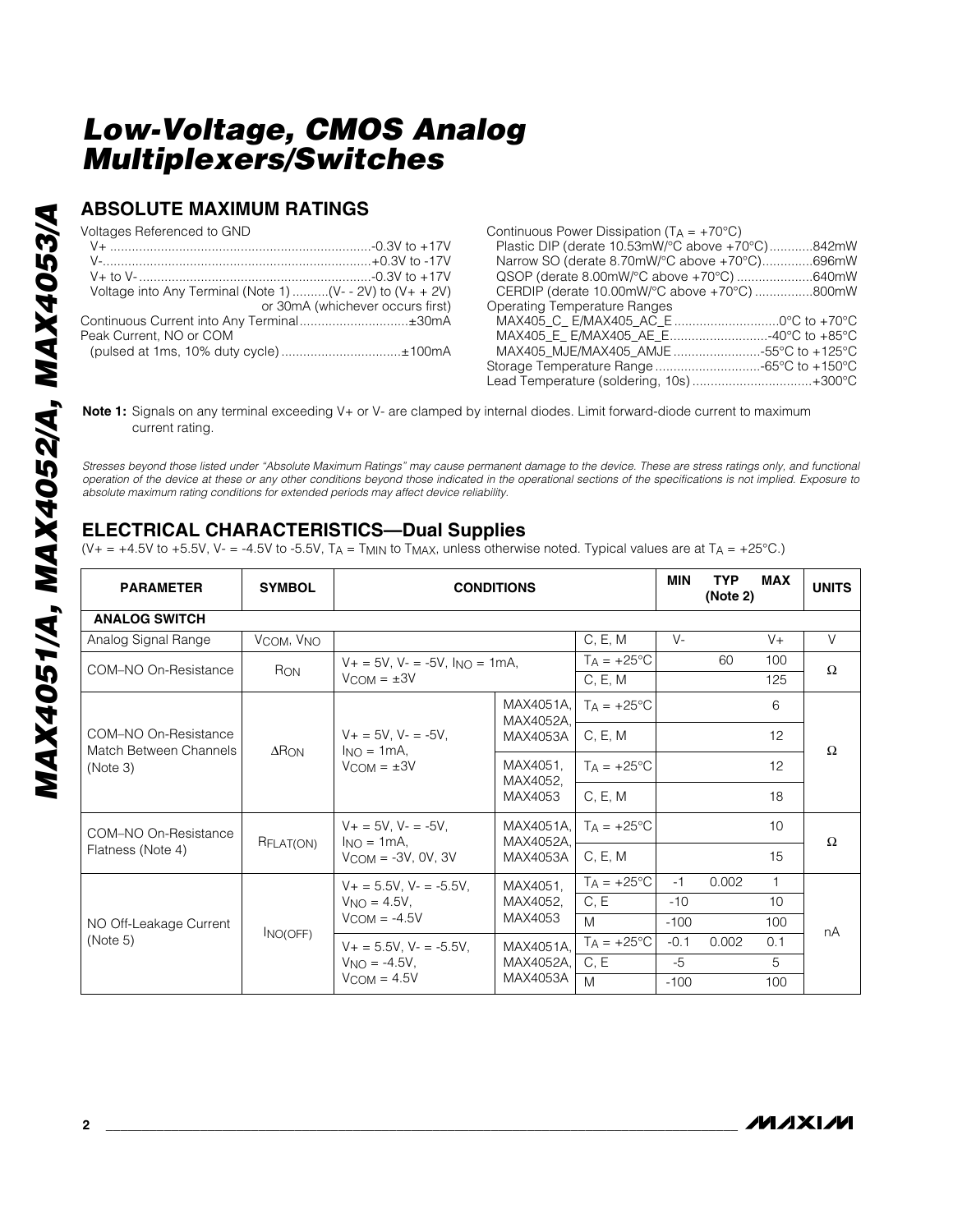#### **ELECTRICAL CHARACTERISTICS—Dual Supplies (continued)**

 $(V_+ = +4.5V$  to +5.5V, V- = -4.5V to -5.5V, TA = TMIN to TMAX, unless otherwise noted. Typical values are at TA = +25°C.)

| <b>PARAMETER</b>                    | <b>SYMBOL</b> |                                                                      | <b>CONDITIONS</b>     |                          |        | <b>TYP</b><br>(Note 2) | <b>MAX</b>      | <b>UNITS</b> |
|-------------------------------------|---------------|----------------------------------------------------------------------|-----------------------|--------------------------|--------|------------------------|-----------------|--------------|
|                                     |               |                                                                      |                       | $TA = +25^{\circ}C$      | $-0.1$ | 0.002                  | 0.1             |              |
|                                     |               |                                                                      | MAX4051A              | C, E                     | $-5$   |                        | 5               |              |
|                                     |               |                                                                      |                       | M                        | $-100$ |                        | 100             |              |
|                                     |               |                                                                      |                       | $T_A = +25\overline{C}$  | $-1$   | 0.002                  | $\mathbf{1}$    |              |
|                                     |               |                                                                      | MAX4051               | C, E                     | $-10$  |                        | 10              |              |
|                                     |               | $V_+ = 5.5V$ , $V_- = -5.5V$ ,                                       |                       | M                        | $-100$ |                        | 100             |              |
|                                     |               | $V_{NO} = 4.5V,$<br>$V$ COM = -4.5 $V$                               |                       | $T_A = +25^{\circ}C$     | $-0.1$ | 0.002                  | 0.1             |              |
|                                     |               |                                                                      | MAX4052A,<br>MAX4053A | C, E                     | $-2.5$ |                        | 2.5             |              |
| COM Off-Leakage<br>Current (Note 5) |               |                                                                      |                       | M                        | $-100$ |                        | 100             |              |
|                                     |               |                                                                      |                       | $TA = +25^{\circ}C$      | $-1$   | 0.002                  | $\mathbf{1}$    |              |
|                                     |               |                                                                      | MAX4052,<br>MAX4053   | C, E                     | $-5$   |                        | 5               |              |
|                                     |               |                                                                      |                       | M                        | $-50$  |                        | 50              |              |
|                                     | ICOM(OFF)     |                                                                      |                       | $T_A = +25$ °C           | $-0.1$ | 0.002                  | 0.1             | nA           |
|                                     |               |                                                                      | MAX4051A              | C, E                     | $-5$   |                        | 5               |              |
|                                     |               |                                                                      |                       | M                        | $-100$ |                        | 100             |              |
|                                     |               |                                                                      |                       | $T_A = +25$ °C           | $-1$   | 0.002                  | $\mathbf{1}$    |              |
|                                     |               |                                                                      | MAX4051               | C, E                     | $-10$  |                        | 10 <sup>1</sup> |              |
|                                     |               | $V+ = 5.5V$ , $V = -5.5V$ ,<br>$V_{NO} = -4.5V,$<br>$V_{COM} = 4.5V$ |                       | M                        | $-100$ |                        | 100             |              |
|                                     |               |                                                                      | MAX4052A,<br>MAX4053A | $TA = +25^{\circ}C$      | $-0.1$ | 0.002                  | 0.1             |              |
|                                     |               |                                                                      |                       | C, E                     | $-2.5$ |                        | 2.5             |              |
|                                     |               |                                                                      |                       | M                        | $-50$  |                        | 50              |              |
|                                     |               |                                                                      | MAX4052,<br>MAX4053   | $T_A = +25$ °C           | $-1$   | 0.002                  | $\overline{1}$  |              |
|                                     |               |                                                                      |                       | C, E                     | $-5$   |                        | 5               |              |
|                                     |               |                                                                      |                       | M                        | $-50$  |                        | 50              |              |
|                                     |               |                                                                      |                       | $T_A = +25^{\circ}C$     | $-0.1$ | 0.002                  | 0.1             |              |
|                                     |               |                                                                      | MAX4051A              | C, E                     | $-5$   |                        | $\overline{5}$  |              |
|                                     |               |                                                                      |                       | M                        | $-100$ |                        | 100             |              |
|                                     |               |                                                                      |                       | $TA = +25^{\circ}C$      | $-1$   | 0.002                  | $\mathbf{1}$    |              |
|                                     |               |                                                                      | MAX4051               | C, E                     | $-10$  |                        | 10              |              |
| COM On-Leakage                      |               | $V+ = 5.5V$ , $V = -5.5V$ ,                                          |                       | M                        | $-100$ |                        | 100             |              |
| Current (Note 5)                    | ICOM(ON)      | $V_{COM} = V_{NO} = \pm 4.5V$                                        |                       | $T_A = +25$ °C           | $-0.1$ | 0.002                  | 0.1             | nA           |
|                                     |               |                                                                      | MAX4052A,<br>MAX4053A | C, E                     | $-2.5$ |                        | 2.5             |              |
|                                     |               |                                                                      |                       | M                        | $-50$  |                        | 50              |              |
|                                     |               |                                                                      |                       | $T_A = +25\overline{°C}$ | $-1$   | 0.002                  | $\mathbf{1}$    |              |
|                                     |               |                                                                      | MAX4052,<br>MAX4053   | C, E                     | $-5$   |                        | $\overline{5}$  |              |
|                                     |               |                                                                      |                       | ${\sf M}$                | $-50$  |                        | 50              |              |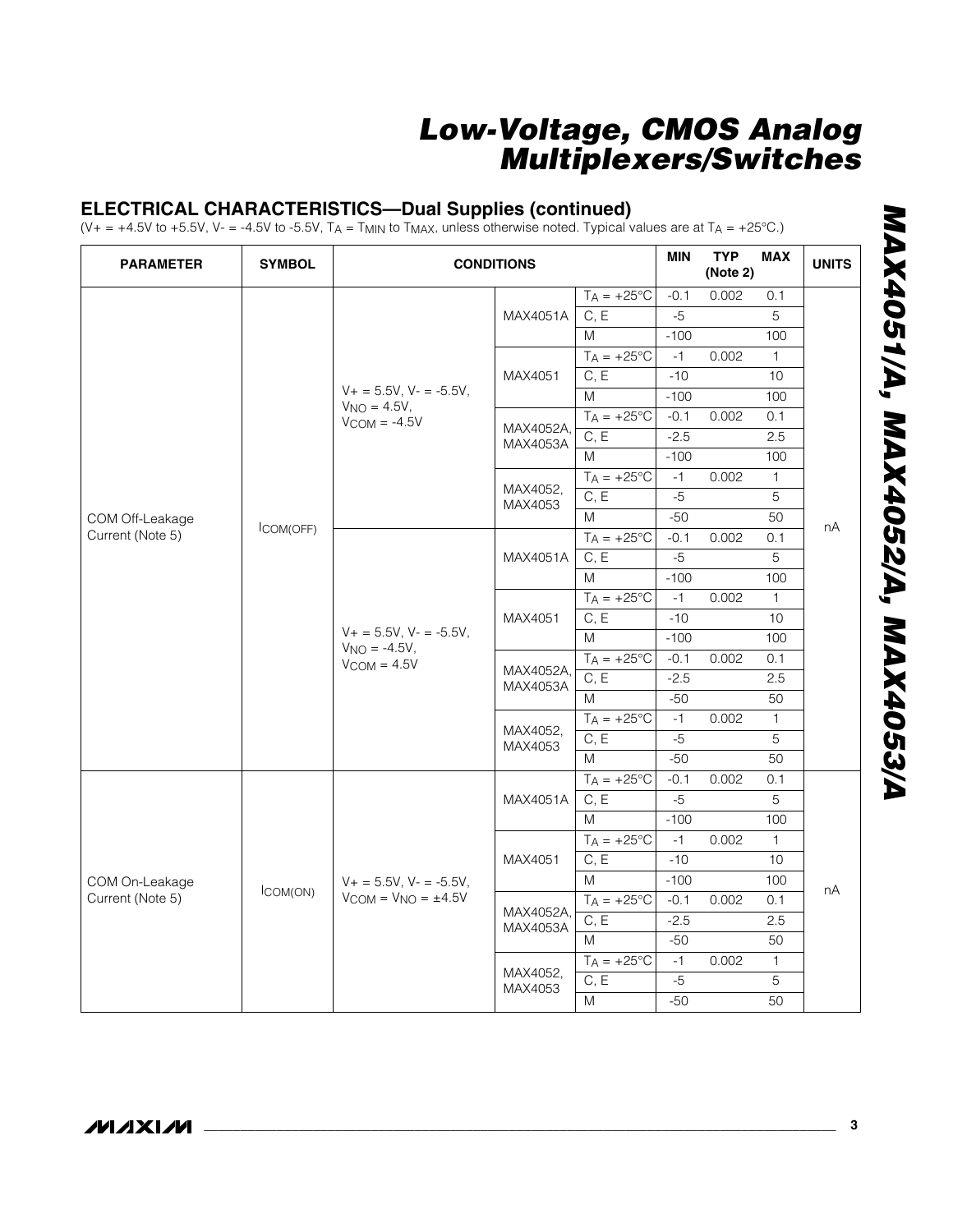#### **ELECTRICAL CHARACTERISTICS—Dual Supplies (continued)**

(V+ = +4.5V to +5.5V, V- = -4.5V to -5.5V, TA = TMIN to TMAX, unless otherwise noted. Typical values are at TA = +25°C.)

| <b>PARAMETER</b>                            | <b>SYMBOL</b>         | <b>CONDITIONS</b>                                                                           |                          | <b>MIN</b> | <b>TYP</b><br>(Note 2) | <b>MAX</b>   | <b>UNITS</b> |  |
|---------------------------------------------|-----------------------|---------------------------------------------------------------------------------------------|--------------------------|------------|------------------------|--------------|--------------|--|
| <b>DIGITAL I/O</b>                          |                       |                                                                                             |                          |            |                        |              |              |  |
| ADD, INH Input Logic<br>Threshold High      | V <sub>IH</sub>       |                                                                                             | C, E, M                  | 2.4        |                        |              | $\vee$       |  |
| ADD, INH Input Logic<br>Threshold Low       | $V_{IL}$              |                                                                                             | C, E, M                  |            |                        | 0.8          | $\vee$       |  |
| ADD, INH Input Current<br>Logic High or Low | $I_{HH}$ , $I_{IL}$   | $V_{ADD}$ , $V_{INH} = V_{+}$ , OV                                                          | C, E, M                  | -1         | 0.03                   | $\mathbf{1}$ | μA           |  |
| <b>SWITCH DYNAMIC CHARACTERISTICS</b>       |                       |                                                                                             |                          |            |                        |              |              |  |
| Turn-On Time (Note 6)                       | ton                   | Figure 3                                                                                    | $TA = +25^{\circ}C$      |            | 50                     | 175          | ns           |  |
|                                             |                       |                                                                                             | C, E, M                  |            |                        | 225          |              |  |
| Turn-Off Time (Note 6)                      | toff                  | Figure 3                                                                                    | $T_A = +25^{\circ}C$     |            | 40                     | 150          | ns           |  |
|                                             |                       |                                                                                             | C, E, M                  |            |                        | 200          |              |  |
| <b>Transition Time</b>                      | <b>TRANS</b>          | Figure 2                                                                                    | $T_A = +25^{\circ}C$     |            | 75                     | 250          | ns           |  |
| Break-Before-Make Delay                     | topen                 | Figure 4                                                                                    | $TA = +25^{\circ}C$      | 2          | 10                     |              | ns           |  |
| Charge Injection (Note 6)                   | Q                     | $C_L = 1nF$ , R <sub>S</sub> = 0 $\Omega$ , V <sub>NO</sub> = 0V,<br>Figure 5               | $T_A = +25^{\circ}C$     |            | 2                      | 10           | pC           |  |
| NO Off-Capacitance                          | CNO(OFF)              | $V_{\text{NO}}$ = GND, f = 1MHz, Figure 7                                                   | $T_A = +25\overline{°C}$ |            | 2                      |              | pF           |  |
| COM Off-Capacitance                         | CCOM(OFF)             | $V_{COM} = GND$ , $f = 1MHz$ , Figure 7                                                     | $TA = +25^{\circ}C$      |            | $\overline{c}$         |              | pF           |  |
| Switch On-Capacitance                       | C(ON)                 | $V_{COM} = V_{NO} = GND$ , $f = 1MHz$ ,<br>Figure 7                                         | $TA = +25^{\circ}C$      |            | 8                      |              | pF           |  |
| Off-Isolation                               | <b>VISO</b>           | $C_L = 15pF$ , R <sub>L</sub> = 50 $\Omega$ , f = 100kHz,<br>$V_{NO} = 1V_{RMS}$ , Figure 6 | $TA = +25^{\circ}C$      |            | $< -90$                |              | dB           |  |
| Channel-to-Channel<br>Crosstalk             | <b>V<sub>CT</sub></b> | $C_L = 15pF$ , R <sub>L</sub> = 50 $\Omega$ , f = 100kHz,<br>$V_{NO} = 1V_{RMS}$ , Figure 6 | $T_A = +25^{\circ}C$     |            | $< -90$                |              | dB           |  |
| <b>POWER SUPPLY</b>                         |                       |                                                                                             |                          |            |                        |              |              |  |
| Power-Supply Range                          | $V+, V-$              |                                                                                             | C, E, M                  | ±2.7       |                        | ±8           | $\vee$       |  |
| V+ Supply Current                           | $ +$                  | $INH = ADD = OV$ or $V +$                                                                   | $TA = +25^{\circ}C$      | $-1$       | 0.1                    | $\mathbf{1}$ |              |  |
|                                             |                       |                                                                                             | C, E, M                  |            |                        | 10           | μA           |  |
|                                             | $\vert$ -             | $INH = ADD = OV$ or $V +$                                                                   | $T_A = +25^{\circ}C$     | $-1$       | 0.1                    | $\mathbf{1}$ | μA           |  |
| V-Supply Current                            |                       |                                                                                             | C, E, M                  | $-10$      |                        |              |              |  |

**Note 2:** The algebraic convention is used in this data sheet; the most negative value is shown in the minimum column.

**Note 3:** ∆RON = RON(MAX) - RON(MIN).

**Note 4:** Flatness is defined as the difference between the maximum and minimum value of on-resistance as measured over the specified analog signal ranges; i.e.,  $V_{NO} = 3V$  to 0V and 0V to -3V.

**Note 5:** Leakage parameters are 100% tested at maximum-rated hot operating temperature, and guaranteed by correlation at  $T_A = +25$ °C.

**Note 6:** Guaranteed by design, not production tested.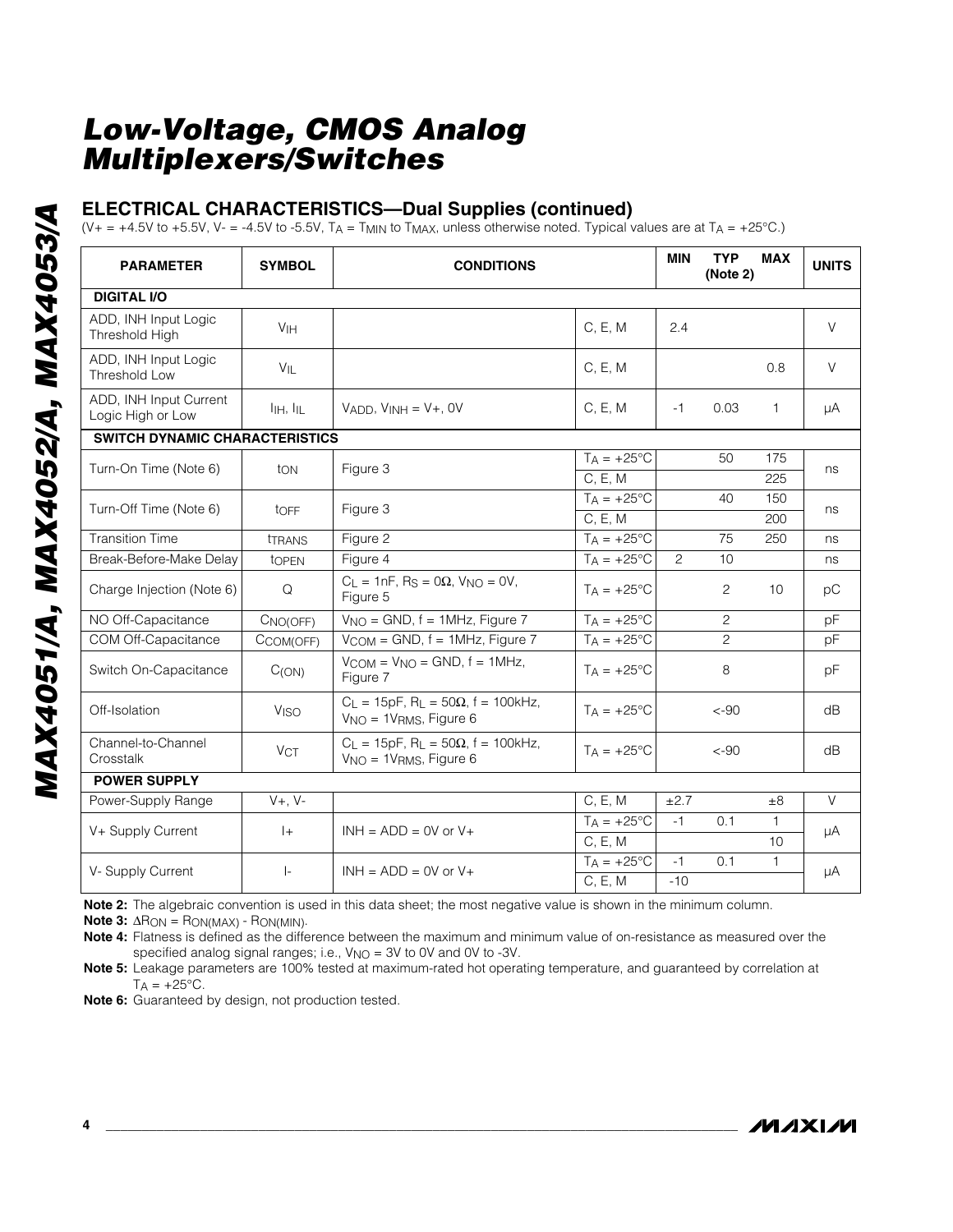#### **ELECTRICAL CHARACTERISTICS—Single +5V Supply**

 $(V_+ = +4.5V$  to +5.5V, V- = 0V, TA = TMIN to TMAX, unless otherwise noted. Typical values are at TA = +25°C.)

| <b>PARAMETER</b>                            | <b>SYMBOL</b>   | <b>CONDITIONS</b>                                        |                         |                      | <b>MIN</b> | <b>TYP</b><br>(Note 2) | <b>MAX</b>      | <b>UNITS</b> |
|---------------------------------------------|-----------------|----------------------------------------------------------|-------------------------|----------------------|------------|------------------------|-----------------|--------------|
| <b>ANALOG SWITCH</b>                        |                 |                                                          |                         |                      |            |                        |                 |              |
| Analog Signal Range                         | VCOM, VNO       |                                                          |                         | C, E, M              | $V -$      |                        | $V +$           | $\vee$       |
| COM-NO On-Resistance                        | RON             | $V + = 5V$ , $I_{NO} = 1mA$ ,                            |                         | $T_A = +25^{\circ}C$ |            | 125                    | 225             | Ω            |
|                                             |                 | $V_{COM} = 3.5V$                                         |                         | C, E, M              |            |                        | 280             |              |
|                                             |                 |                                                          |                         | $T_A = +25$ °C       | $-1$       | 0.002                  | $\mathbf{1}$    |              |
|                                             |                 | $V_+ = 5.5V$ , $V_{NO} = 4.5V$ ,<br>$V_{COM} = 0V$       |                         | C, E                 | $-10$      |                        | 10              |              |
| NO Off-Leakage Current                      | INO(OFF)        |                                                          |                         | M                    | $-100$     |                        | 100             | nA           |
| (Note 5)                                    |                 | $V_+ = 5.5V$ , $V_{NO} = 0V$ ,                           |                         | $T_A = +25$ °C       | $-1$       | 0.002                  | $\mathbf{1}$    |              |
|                                             |                 | $V_{COM} = 4.5V$                                         |                         | C, E                 | $-10$      |                        | 10              |              |
|                                             |                 |                                                          |                         | M                    | $-100$     |                        | 100             |              |
|                                             |                 |                                                          |                         | $TA = +25^{\circ}C$  | $-1$       | 0.002                  | $\mathbf{1}$    |              |
|                                             |                 | $V_+ = 5.5V$ , $V_{NO} = 4.5V$ ,<br>$V_{COM} = 0V$       | MAX4051/A               | $C, \overline{E}$    | $-10$      |                        | 10              |              |
|                                             |                 |                                                          |                         | M                    | $-100$     |                        | 100             |              |
|                                             |                 |                                                          |                         | $T_A = +25$ °C       | $-1$       | 0.002                  | $\mathbf{1}$    | nA           |
|                                             |                 |                                                          | MAX4052/A.<br>MAX4053/A | C, E                 | $-5$       |                        | 5               |              |
| COM Off-Leakage                             |                 |                                                          |                         | M                    | $-50$      |                        | 50              |              |
| Current (Note 5)                            | ICOM(OFF)       |                                                          |                         | $T_A = +25$ °C       | $-1$       | 0.002                  | $\mathbf{1}$    |              |
|                                             |                 |                                                          | MAX4051/A               | C, E                 | $-10$      |                        | 10 <sup>1</sup> |              |
|                                             |                 | $V_+ = 5.5V$ , $V_{NO} = 0V$ ,<br>$V_{COM} = 4.5V$ or 0V |                         | M                    | $-100$     |                        | 100             |              |
|                                             |                 |                                                          |                         | $TA = +25^{\circ}C$  | $-1$       | 0.002                  | $\mathbf{1}$    |              |
|                                             |                 |                                                          | MAX4052/A,<br>MAX4053/A | C, E                 | $-5$       |                        | 5               |              |
|                                             |                 |                                                          |                         | M                    | $-50$      |                        | 50              |              |
|                                             |                 |                                                          |                         | $T_A = +25^{\circ}C$ | $-1$       | 0.002                  | $\mathbf{1}$    |              |
|                                             |                 |                                                          | MAX4051/A               | C, E                 | $-10$      |                        | 10              |              |
| COM On-Leakage                              |                 | $V + = 5.5V$ ,                                           |                         | M                    | $-100$     |                        | 100             | nA           |
| Current (Note 5)                            | ICOM(ON)        | $V_{COM} = V_{NO} = 4.5V$                                | MAX4052/A.              | $T_A = +25$ °C       | $-1$       | 0.002                  | $\mathbf{1}$    |              |
|                                             |                 |                                                          | MAX4053/A               | C, E                 | $-10$      |                        | 10              |              |
|                                             |                 |                                                          |                         | M                    | $-100$     |                        | 100             |              |
| <b>DIGITAL I/O</b>                          |                 |                                                          |                         |                      |            |                        |                 |              |
| ADD, INH Input Logic<br>Threshold High      | V <sub>IH</sub> |                                                          |                         | C, E, M              | 2.4        |                        |                 | V            |
| ADD, INH Input Logic<br>Threshold Low       | VIL             |                                                          |                         | C, E, M              |            |                        | 0.8             | V            |
| ADD, INH Input Current<br>Logic High or Low | IIH, IIL        | $VADD, VINH = V+, OV$                                    |                         | C, E, M              | $-1$       | 0.03                   | $\mathbf{1}$    | μA           |
| <b>POWER SUPPLY</b>                         |                 |                                                          |                         |                      |            |                        |                 |              |
|                                             |                 |                                                          |                         | $T_A = +25$ °C       | $-1$       |                        | 1               |              |
| V+ Supply Current                           | $ +$            | $INH = ADD = OV$ or $V +$                                |                         | C, E, M              |            |                        | 10              | μA           |

**MAXIM**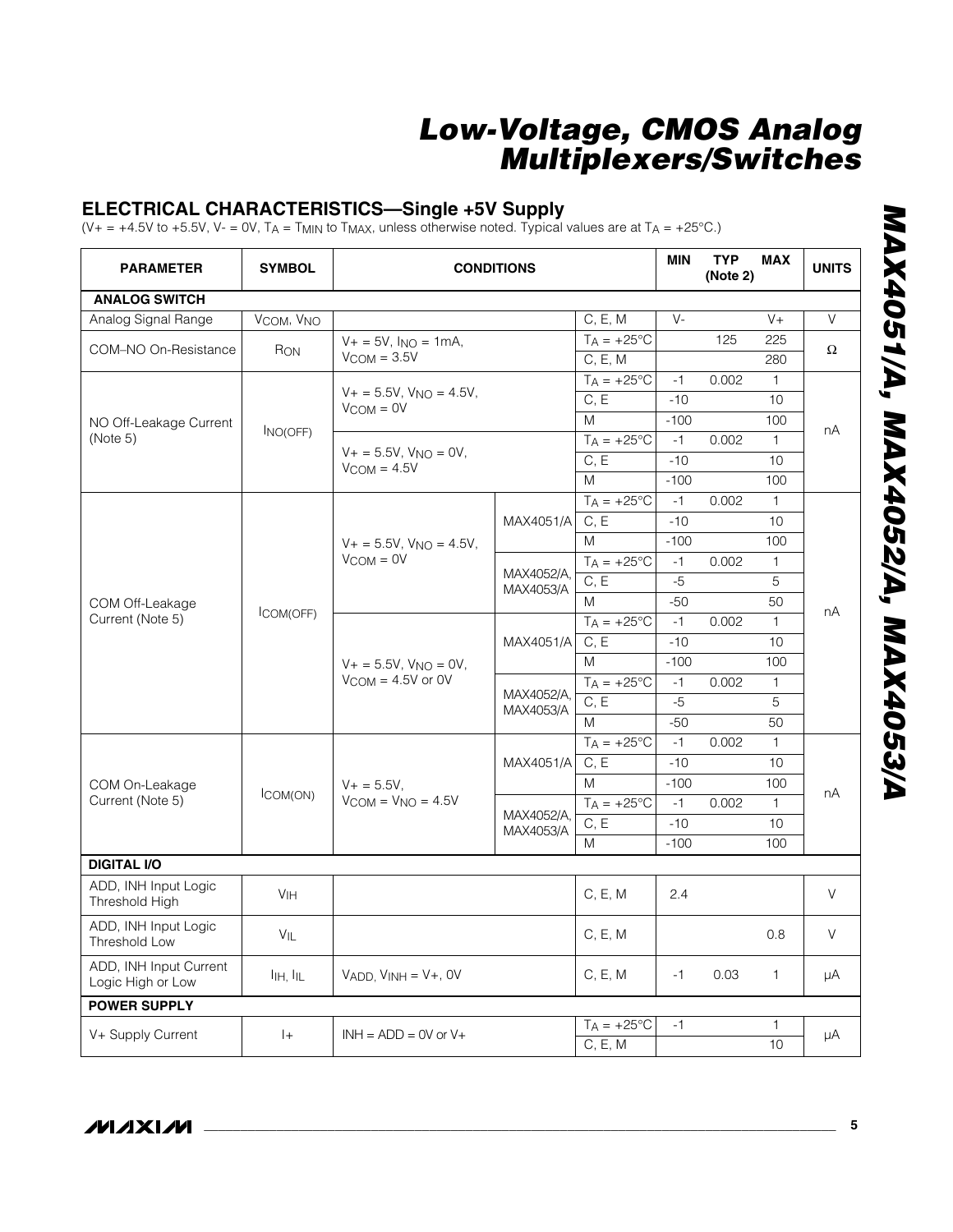#### **ELECTRICAL CHARACTERISTICS—Single +5V Supply (continued)**

(V+ = +4.5V to +5.5V, V- = 0V, TA = TMIN to TMAX, unless otherwise noted. Typical values are at TA = +25°C.)

| <b>PARAMETER</b>                      | <b>SYMBOL</b>    | <b>CONDITIONS</b>                                                                             |                     |  | <b>TYP</b><br>(Note 2) | <b>MAX</b> | <b>UNITS</b> |  |  |  |
|---------------------------------------|------------------|-----------------------------------------------------------------------------------------------|---------------------|--|------------------------|------------|--------------|--|--|--|
| <b>SWITCH DYNAMIC CHARACTERISTICS</b> |                  |                                                                                               |                     |  |                        |            |              |  |  |  |
| Turn-On Time (Note 6)                 | ton              | Figure 3                                                                                      | $T_A = +25$ °C      |  | 90                     | 200        | ns           |  |  |  |
|                                       |                  |                                                                                               | C, E, M             |  |                        | 275        |              |  |  |  |
| Turn-Off Time (Note 6)                | toff             | Figure 3                                                                                      | $Ta = +25^{\circ}C$ |  | 60                     | 125        | ns           |  |  |  |
|                                       |                  |                                                                                               | C, E, M             |  |                        | 175        |              |  |  |  |
| Break-Before-Make Delay               | topen            | Figure 4                                                                                      | $Ta = +25^{\circ}C$ |  | 30                     |            | ns           |  |  |  |
| Charge Injection (Note 6)             | Q                | $C_1 = 1nF$ . Rs = 0 $\Omega$ . V <sub>NO</sub> = 0V.<br>Figure 5                             | $Ta = +25^{\circ}C$ |  | 2                      | 10         | рC           |  |  |  |
| Off-Isolation                         | V <sub>ISO</sub> | $C_L = 15pF$ , R <sub>L</sub> = 50 $\Omega$ , f = 100kHz,<br>$V_{NO} = 1V_{RMS}$ , Figure 6   | $Ta = +25^{\circ}C$ |  | $< -90$                |            | dB           |  |  |  |
| Channel-to-Channel<br>Crosstalk       | <b>VCT</b>       | $C_{L} = 15pF$ , R <sub>L</sub> = 50 $\Omega$ , f = 100kHz,<br>$V_{NO} = 1V_{RMS}$ , Figure 6 | $Ta = +25^{\circ}C$ |  | $< -90$                |            | dB           |  |  |  |

**Note 2:** The algebraic convention is used in this data sheet; the most negative value is shown in the minimum column.

**Note 3:**  $\Delta$ R<sub>ON</sub> = R<sub>ON(MAX)</sub> - R<sub>ON(MIN)</sub>.

**Note 4:** Flatness is defined as the difference between the maximum and minimum value of on-resistance as measured over the specified analog signal ranges; i.e., V<sub>NO</sub> = 3V to 0V and 0V to -3V.

**Note 5:** Leakage parameters are 100% tested at maximum-rated hot operating temperature, and guaranteed by correlation at  $T_A = +25$ °C.

**Note 6:** Guaranteed by design, not production tested.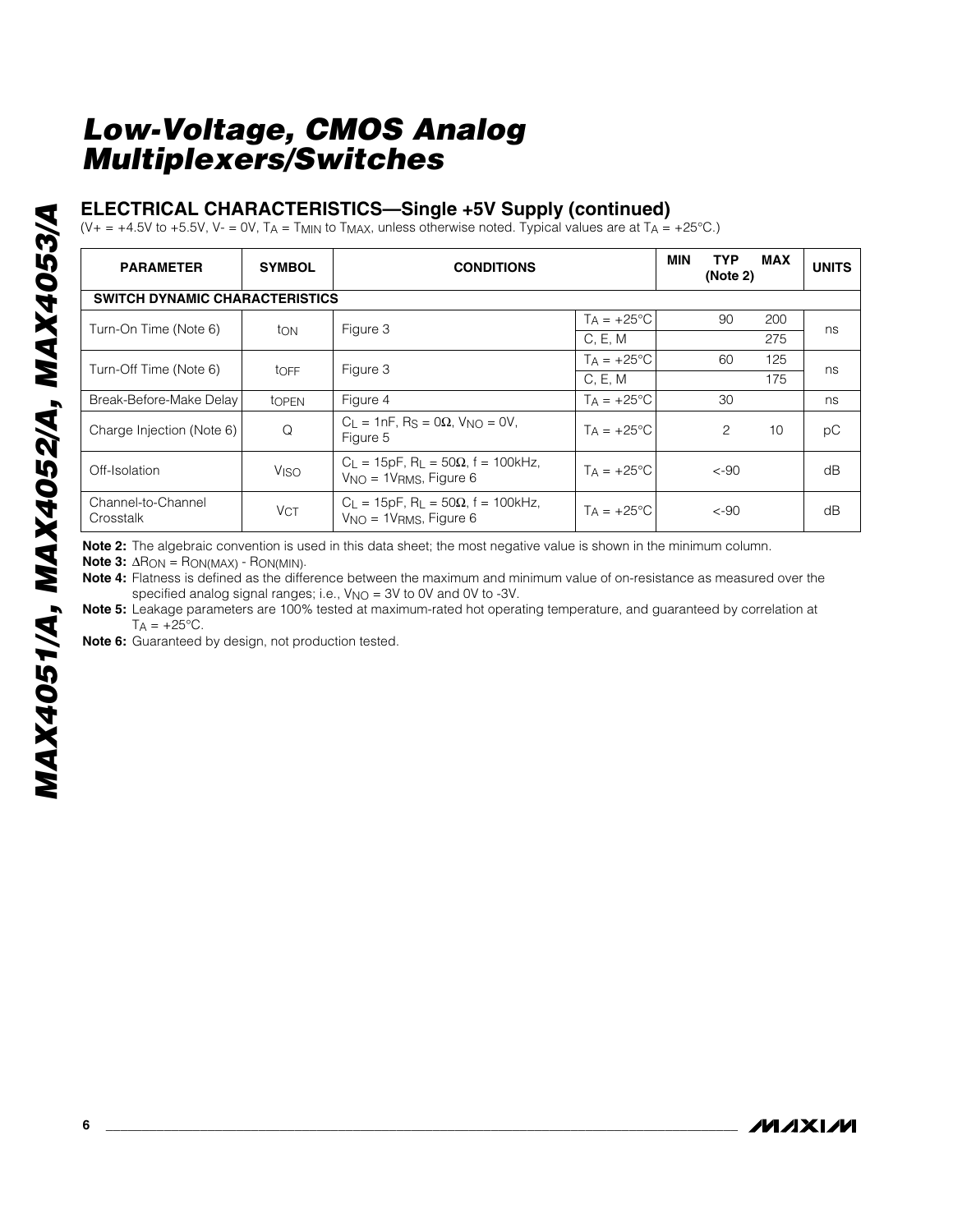#### **ELECTRICAL CHARACTERISTICS—Single +3V Supply**

 $(V_+ = +3.0V$  to +3.6V, V- = 0V, TA = TMIN to TMAX, unless otherwise noted. Typical values are at TA = +25°C.)

| <b>PARAMETER</b>                            | <b>SYMBOL</b>                      | <b>CONDITIONS</b>                                |                                |                        | <b>MIN</b> | <b>TYP</b><br>(Note 2) | <b>MAX</b>      | <b>UNITS</b> |
|---------------------------------------------|------------------------------------|--------------------------------------------------|--------------------------------|------------------------|------------|------------------------|-----------------|--------------|
| <b>ANALOG SWITCH</b>                        |                                    |                                                  |                                |                        |            |                        |                 |              |
| Analog Signal Range                         | V <sub>COM</sub> , V <sub>NO</sub> |                                                  |                                | C, E, M                | $V -$      |                        | $V +$           | $\vee$       |
| COM-NO On-Resistance                        | RON                                | $I_{NO} = 1mA$ , $V_{+} = 3V$ ,                  |                                | $T_A = +25$ °C         |            | 250                    | 525             | Ω            |
|                                             |                                    | $V_{COM} = 1.5V$                                 |                                | C, E, M                |            |                        | 700             |              |
|                                             | INO(OFF)                           |                                                  |                                | $T_A = +25$ °C<br>C, E | $-1$       | 0.002                  | $\mathbf{1}$    |              |
|                                             |                                    | $V_{COM} = 0V$                                   | $V + = 3.6V$ , $V_{NO} = 3V$ , |                        | $-10$      |                        | 10 <sup>1</sup> |              |
| NO Off-Leakage Current                      |                                    |                                                  |                                | M                      | $-100$     |                        | 100             | nA           |
| (Note 5)                                    |                                    |                                                  |                                | $T_A = +25$ °C         | $-1$       | 0.002                  | $\mathbf{1}$    |              |
|                                             |                                    | $V_+ = 3.6V$ , $V_{NO} = 0V$ ,<br>$V_{COM} = 3V$ |                                | C, E                   | $-10$      |                        | 10 <sup>1</sup> |              |
|                                             |                                    |                                                  |                                | M                      | $-100$     |                        | 100             |              |
|                                             |                                    |                                                  |                                | $T_A = +25$ °C         | $-1$       | 0.002                  | $\mathbf{1}$    |              |
|                                             |                                    |                                                  | MAX4051/A                      | C, E                   | $-10$      |                        | 10              |              |
|                                             |                                    | $V_+ = 3.6V$ , $V_{NO} = 3V$ ,<br>$V_{COM} = 0V$ |                                | M                      | $-100$     |                        | 100             |              |
|                                             |                                    |                                                  |                                | $T_A = +25$ °C         | $-1$       | 0.002                  | 1               | nA           |
|                                             |                                    |                                                  | MAX4052/A,<br>MAX4053/A        | $\overline{C, E}$      | $-5$       |                        | 5               |              |
| COM Off-Leakage                             |                                    |                                                  |                                | M                      | $-50$      |                        | 50              |              |
| Current (Note 5)                            | ICOM(OFF)                          |                                                  |                                | $T_A = +25$ °C         | $-1$       | 0.002                  | $\mathbf{1}$    |              |
|                                             |                                    |                                                  | MAX4051/A                      | C, E                   | $-10$      |                        | 10 <sup>1</sup> |              |
|                                             |                                    | $V + = 3.6V$ , $V_{NO} = 0V$ ,                   |                                | M                      | $-100$     |                        | 100             |              |
|                                             |                                    | $V_{COM} = 3V$                                   | MAX4052/A,                     | $TA = +25^{\circ}C$    | $-1$       | 0.002                  | $\mathbf{1}$    |              |
|                                             |                                    |                                                  | MAX4053/A                      | C, E                   | $-5$       |                        | 5               |              |
|                                             |                                    |                                                  |                                | M                      | $-50$      |                        | 50              |              |
|                                             |                                    |                                                  | MAX4051/A                      | $T_A = +25^{\circ}C$   | $-1$       | 0.002                  | $\mathbf{1}$    |              |
|                                             |                                    |                                                  |                                | C, E                   | $-10$      |                        | 10 <sup>°</sup> |              |
| COM On-Leakage                              | ICOM(ON)                           | $V + = 3.6V$ ,                                   |                                | M                      | $-100$     |                        | 100             | nA           |
| Current (Note 5)                            |                                    | $V_{COM} = V_{NO} = 3V$                          | MAX4052/A.                     | $T_A = +25$ °C         | $-1$       | 0.002                  | $\mathbf{1}$    |              |
|                                             |                                    |                                                  | MAX4053/A                      | C, E                   | $-10$      |                        | 10 <sup>1</sup> |              |
|                                             |                                    |                                                  |                                | M                      | $-100$     |                        | 100             |              |
| <b>DIGITAL I/O</b>                          |                                    |                                                  |                                |                        |            |                        |                 |              |
| ADD, INH Input Logic<br>Threshold High      | <b>V<sub>IH</sub></b>              |                                                  |                                | C, E, M                | 2.4        |                        |                 | V            |
| ADD, INH Input Logic<br>Threshold Low       | VIL                                |                                                  |                                | C, E, M                |            |                        | 0.8             | V            |
| ADD, INH Input Current<br>Logic High or Low | $I_{HH}$ , $I_{IL}$                | $V$ ADD, $V$ INH = $V$ +, OV                     |                                | C, E, M                | $-1$       | 0.03                   | $\mathbf{1}$    | μA           |
| <b>POWER SUPPLY</b>                         |                                    |                                                  |                                |                        |            |                        |                 |              |
|                                             |                                    | $INH = ADD = OV$ or $V +$                        |                                | $T_A = +25^{\circ}C$   | $-1$       |                        | 1               | μA           |
| V+ Supply Current                           | $ +$                               |                                                  |                                | C, E, M                |            |                        | 10              |              |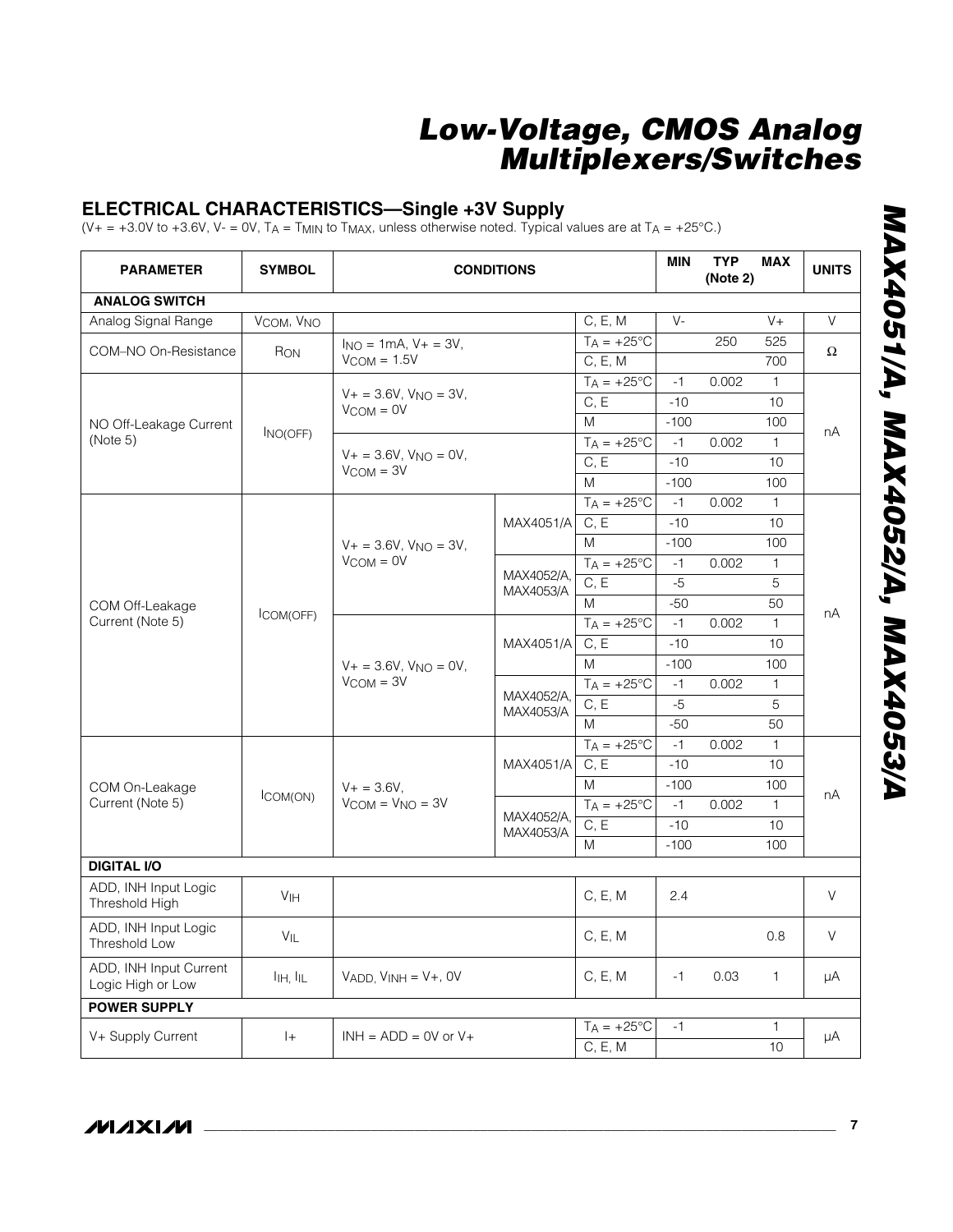#### **ELECTRICAL CHARACTERISTICS—Single +3V Supply (continued)**

 $(V_+ = +3.0V$  to +3.6V, V- = 0V, TA = TMIN to TMAX, unless otherwise noted. Typical values are at TA = +25°C.)

| <b>PARAMETER</b>                      | <b>SYMBOL</b>          | <b>CONDITIONS</b>                                                                             | <b>MIN</b><br><b>TYP</b><br>(Note 2) | <b>MAX</b> | <b>UNITS</b> |    |  |  |  |  |
|---------------------------------------|------------------------|-----------------------------------------------------------------------------------------------|--------------------------------------|------------|--------------|----|--|--|--|--|
| <b>SWITCH DYNAMIC CHARACTERISTICS</b> |                        |                                                                                               |                                      |            |              |    |  |  |  |  |
| Turn-On Time (Note 6)                 |                        | Figure 3                                                                                      | $T_A = +25$ °C                       | 180        | 600          |    |  |  |  |  |
|                                       | ton                    |                                                                                               | C, E, M                              |            | 700          | ns |  |  |  |  |
| Turn-Off Time (Note 6)                |                        | Figure 3                                                                                      | $Ta = +25^{\circ}C$                  | 100        | 300          | ns |  |  |  |  |
|                                       | toff                   |                                                                                               | C, E, M                              |            | 400          |    |  |  |  |  |
| Break-Before-Make Delay               | tOPEN                  | Figure 4                                                                                      | $T_A = +25$ °C                       | 90         |              | ns |  |  |  |  |
| Charge Injection (Note 6)             | Q                      | $C_1 = 1nF$ , Rs = 0 $\Omega$ , V <sub>NO</sub> = 0V,<br>Figure 5                             | $Ta = +25^{\circ}C$                  |            | 10           | рC |  |  |  |  |
| Off-Isolation                         | <b>V<sub>ISO</sub></b> | $C_L = 15pF$ , R <sub>L</sub> = 50 $\Omega$ , f = 100kHz,<br>$V_{NO} = 1V_{RMS}$ , Figure 6   | $T_A = +25$ °C                       | $< -90$    |              | dB |  |  |  |  |
| Channel-to-Channel<br>Crosstalk       | V <sub>CT</sub>        | $C_{L} = 15pF$ , R <sub>L</sub> = 50 $\Omega$ , f = 100kHz,<br>$V_{NO} = 1V_{RMS}$ , Figure 6 | $Ta = +25^{\circ}C$                  | $< -90$    |              | dB |  |  |  |  |

**Note 2:** The algebraic convention is used in this data sheet; the most negative value is shown in the minimum column.

**Note 3:**  $\Delta$ R<sub>ON</sub> = R<sub>ON(MAX)</sub> - R<sub>ON(MIN)</sub>.

**Note 4:** Flatness is defined as the difference between the maximum and minimum value of on-resistance as measured over the specified analog signal ranges; i.e.,  $V_{NO} = 3V$  to 0V and 0V to -3V.

**Note 5:** Leakage parameters are 100% tested at maximum-rated hot operating temperature, and guaranteed by correlation at  $T_A = +25$ °C.

**Note 6:** Guaranteed by design, not production tested.

/VI /I X I /VI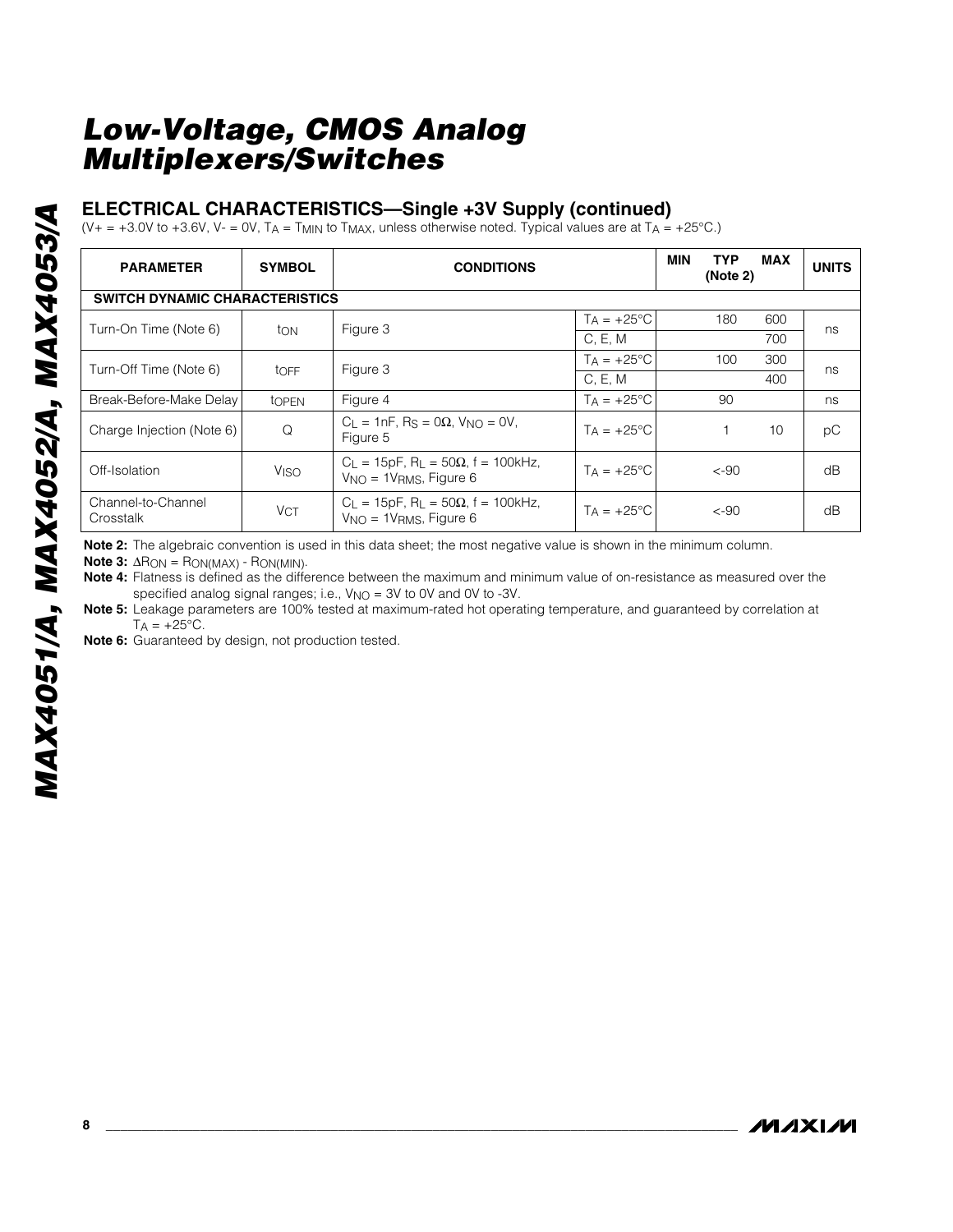### *\_\_\_\_\_\_\_\_\_\_\_\_\_\_\_\_\_\_\_\_\_\_\_\_\_\_\_\_\_\_\_\_\_\_\_\_\_\_\_\_\_\_Typical Operating Characteristics*



0.1

TEMPERATURE (°C)

-50 -25 0 25 50 75 100 125

MAX4051/A, MAX4052/A, MAX4053/A *MAX4051/A, MAX4052/A, MAX4053/A*

MAX4051/2/3-TOC3

4

MAX4051/2/3-TOC6

-5

 $-5$   $-4$   $-3$   $-2$   $-1$  0 1

V<sub>COM</sub> (V)

-4 -3 -2 -1 0 1 2 3 4 5

 $0 \t1 \t2 \t3$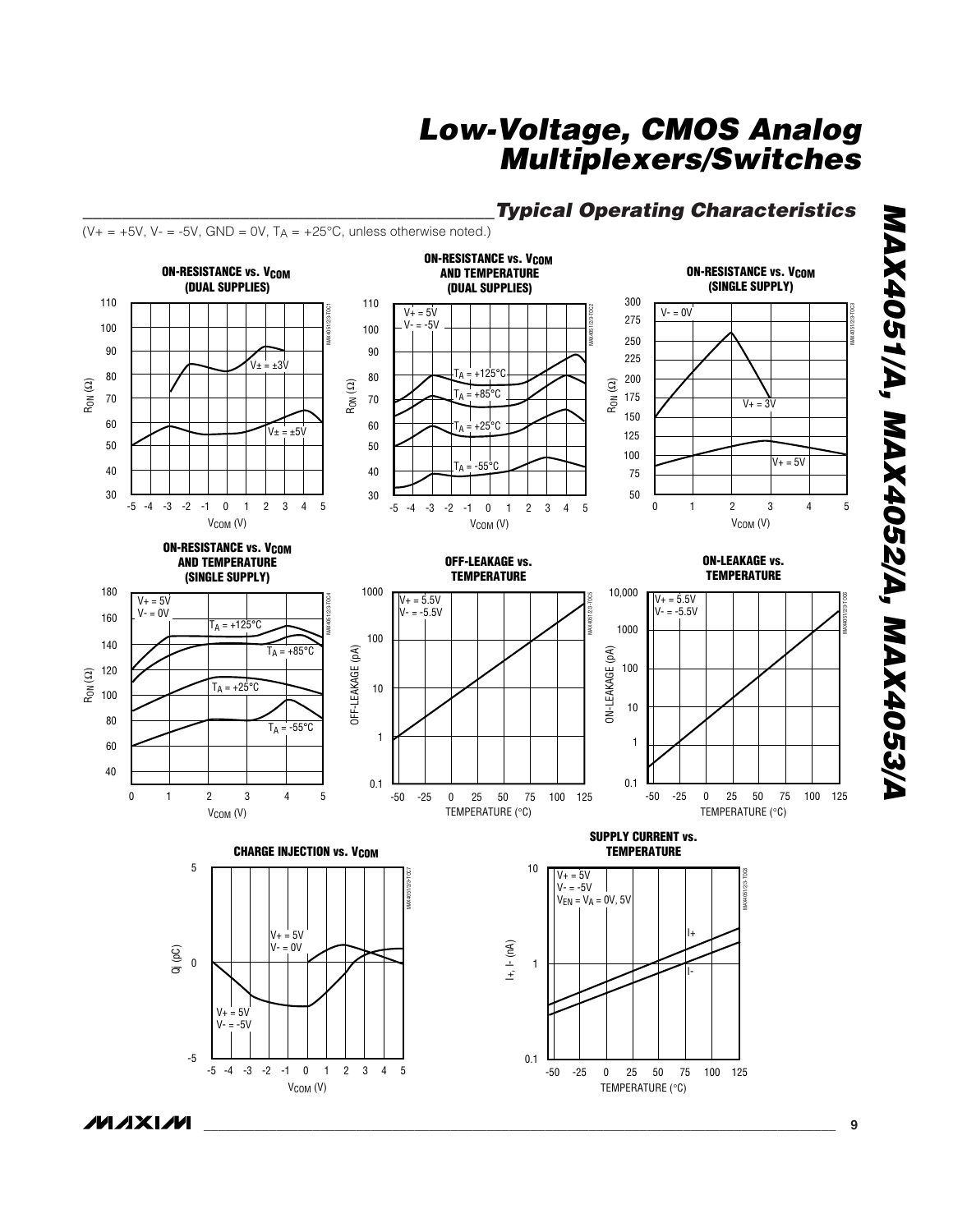





| <b>PIN</b>                    |                             |                             |             |                                                                                                                 |
|-------------------------------|-----------------------------|-----------------------------|-------------|-----------------------------------------------------------------------------------------------------------------|
| MAX4051/<br><b>MAX4051A</b>   | MAX4052/<br><b>MAX4052A</b> | MAX4053/<br><b>MAX4053A</b> | <b>NAME</b> | <b>FUNCTION</b>                                                                                                 |
| 1, 2, 4, 5, 12,<br>13, 14, 15 |                             |                             | NO0-NO7     | Analog Switch Inputs 0-7                                                                                        |
| 3                             |                             |                             | <b>COM</b>  | Analog Switch Common                                                                                            |
| $\qquad \qquad$               | 1, 2, 4, 5                  |                             | NO0B-NO3B   | Analog Switch "B" Inputs 0-3                                                                                    |
|                               | 3                           | 15                          | COMB        | Analog Switch "B" Common                                                                                        |
|                               | $\overline{\phantom{0}}$    | $\mathbf{1}$                | <b>NOB</b>  | Analog Switch "B" Normally Open Input                                                                           |
|                               | $\qquad \qquad$             | $\overline{c}$              | <b>NCB</b>  | Analog Switch "B" Normally Closed Input                                                                         |
|                               |                             | 3                           | <b>NOA</b>  | Analog Switch "A" Normally Open Input                                                                           |
|                               | $\overline{\phantom{0}}$    | 5                           | <b>NCA</b>  | Analog Switch "A" Normally Closed Input                                                                         |
| 6                             | 6                           | 6                           | <b>INH</b>  | Digital Inhibit Input. Normally connect to GND. Can be driven<br>to logic high to set all switches off.         |
| $\overline{7}$                | $\overline{7}$              | $\overline{7}$              | $V -$       | Negative Analog Supply Voltage Input. Connect to GND for<br>single-supply operation.                            |
| 8                             | 8                           | 8                           | <b>GND</b>  | Ground. Connect to digital ground. (Analog signals have no<br>ground reference; they are limited to V+ and V-.) |
| 9                             |                             | 11                          | <b>ADDC</b> | Digital Address "C" Input                                                                                       |
| 10                            | 9                           | 10                          | <b>ADDB</b> | Digital Address "B" Input                                                                                       |
| 11                            | 10                          | 9                           | <b>ADDA</b> | Digital Address "A" Input                                                                                       |
| $\overline{\phantom{0}}$      | 11, 12, 14, 15              |                             | NO0A-NO3A   | Analog Switch "A" Inputs 0-3                                                                                    |
|                               | 13                          | $\overline{4}$              | <b>COMA</b> | Analog Switch "A" Common                                                                                        |
| $\overline{\phantom{0}}$      | $\overline{\phantom{0}}$    | 12                          | <b>NCC</b>  | Analog Switch "C" Normally Closed Input                                                                         |
| $\hspace{0.05cm}$             | $\overline{\phantom{0}}$    | 13                          | <b>NOC</b>  | Analog Switch "C" Normally Open Input                                                                           |
|                               |                             | 14                          | <b>COMC</b> | Analog Switch "C" Common                                                                                        |
| 16                            | 16                          | 16                          | $V +$       | Positive Analog and Digital Supply Voltage Input                                                                |

**Note:** NO, NC, and COM pins are identical and interchangeable. Any may be considered an input or output; signals pass equally well in both directions.

*IVIXIVI*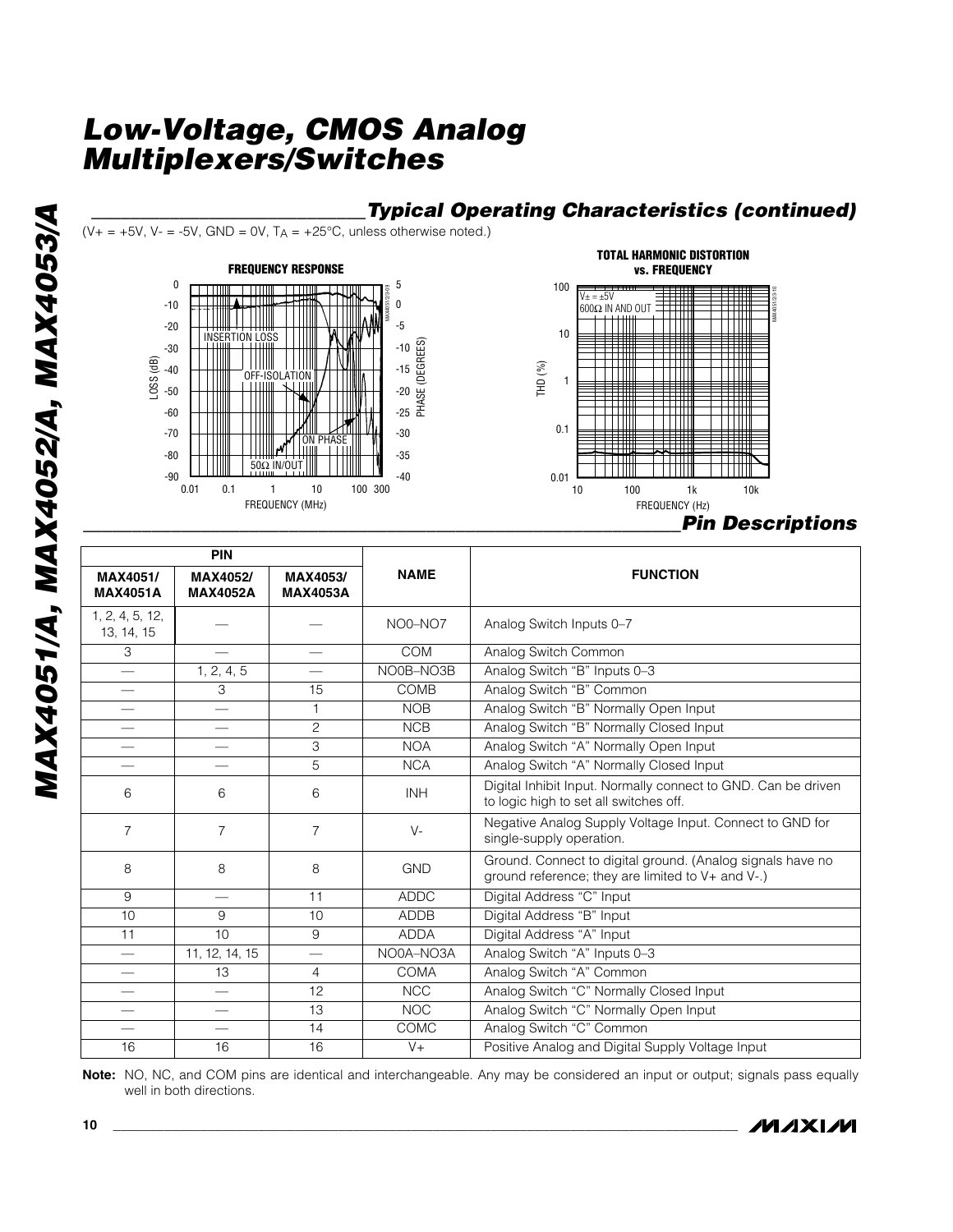|              |              | <b>ADDRESS BITS</b> |                | <b>ON SWITCHES</b>          |                                      |                                    |  |  |
|--------------|--------------|---------------------|----------------|-----------------------------|--------------------------------------|------------------------------------|--|--|
| <b>INH</b>   | ADDC*        | <b>ADDB</b>         | <b>ADDA</b>    | MAX4051/<br><b>MAX4051A</b> | <b>MAX4052/</b><br><b>MAX4052A</b>   |                                    |  |  |
| $\mathbf{1}$ | $\times$     | $\times$            | $\times$       | All switches open           | All switches open                    | All switches open                  |  |  |
| $\Omega$     | $\Omega$     | $\Omega$            | $\Omega$       | COM-NO0                     | COMB-NO0B,<br>COMA-NO0A              | COMA-NCA,<br>COMB-NCB,<br>COMC-NCC |  |  |
| $\Omega$     | $\Omega$     | $\bigcap$           | $\mathbf{1}$   | COM-NO1                     | COMB-NO1B,<br>COMA-NO <sub>1</sub> A | COMA-NOA,<br>COMB-NCB,<br>COMC-NCC |  |  |
| $\Omega$     | $\mathbf 0$  | $\mathbf{1}$        | $\Omega$       | COM-NO <sub>2</sub>         | COMB-NO2B,<br>COMA-NO2A              | COMA-NCA,<br>COMB-NOB,<br>COMC-NCC |  |  |
| $\Omega$     | $\mathbf 0$  | 1                   | $\mathbf{1}$   | COM-NO <sub>3</sub>         | COMB-NO3B,<br>COMA-NO3A              | COMA-NOA,<br>COMB-NOB,<br>COMC-NCC |  |  |
| $\Omega$     | 1            | $\Omega$            | $\Omega$       | COM-NO4                     | COMB-NO0B,<br>COMA-NO0A              | COMA-NCA.<br>COMB-NCB.<br>COMC-NOC |  |  |
| $\Omega$     | $\mathbf{1}$ | $\Omega$            | $\mathbf{1}$   | COM-NO <sub>5</sub>         | COMB-NO1B.<br>COMA-NO <sub>1</sub> A | COMA-NOA.<br>COMB-NCB.<br>COMC-NOC |  |  |
| $\Omega$     | 1            | 1                   | $\overline{0}$ | COM-NO6                     | COMB-NO2B,<br>COMA-NO2A              | COMA-NCA.<br>COMB-NOB.<br>COMC-NOC |  |  |
| $\Omega$     | 1            | 1                   | $\mathbf{1}$   | COM-NO7                     | COMB-NO3B,<br>COMA-NO3A              | COMA-NOA,<br>COMB-NOB.<br>COMC-NOC |  |  |

#### **Table 1. Truth Table/Switch Programming**

 $X = Don't care$  \* ADDC not present on MAX4052.

**Note:** NO and COM pins are identical and interchangeable. Either may be considered an input or output; signals pass equally well in either direction.

## *\_\_\_\_\_\_\_\_\_\_Applications Information*

#### *Power-Supply Considerations*

#### *Overview*

The MAX4051/MAX4052/MAX4053 and MAX4051A/ MAX4052A/MAX4053A construction is typical of most CMOS analog switches. They have three supply pins: V+, V-, and GND. V+ and V- are used to drive the internal CMOS switches and set the limits of the analog voltage on any switch. Reverse ESD-protection diodes are internally connected between each analog signal pin and both  $V<sub>+</sub>$  and  $V<sub>-</sub>$ . If any analog signal exceeds  $V<sub>+</sub>$  or V-, one of these diodes will conduct. During normal operation, these (and other) reverse-biased ESD diodes leak, forming the only current drawn from V+ or V-.

Virtually all the analog leakage current comes from the ESD diodes. Although the ESD diodes on a given signal pin are identical, and therefore fairly well balanced, they are reverse biased differently. Each is biased by either V+ or V- and the analog signal. This means their leakages will vary as the signal varies. The *difference* in the two diode leakages to the V+ and V- pins constitutes the analog signal path leakage current. All analog leakage current flows between each pin and one of the supply terminals, not to the other switch terminal. This is why both sides of a given switch can show leakage currents of either the same or opposite polarity.

There is no connection between the analog signal paths and GND.

# *MAX4051/A, MAX4052/A, MAX4053/A* MAX4051/A, MAX4052/A, MAX4053/A

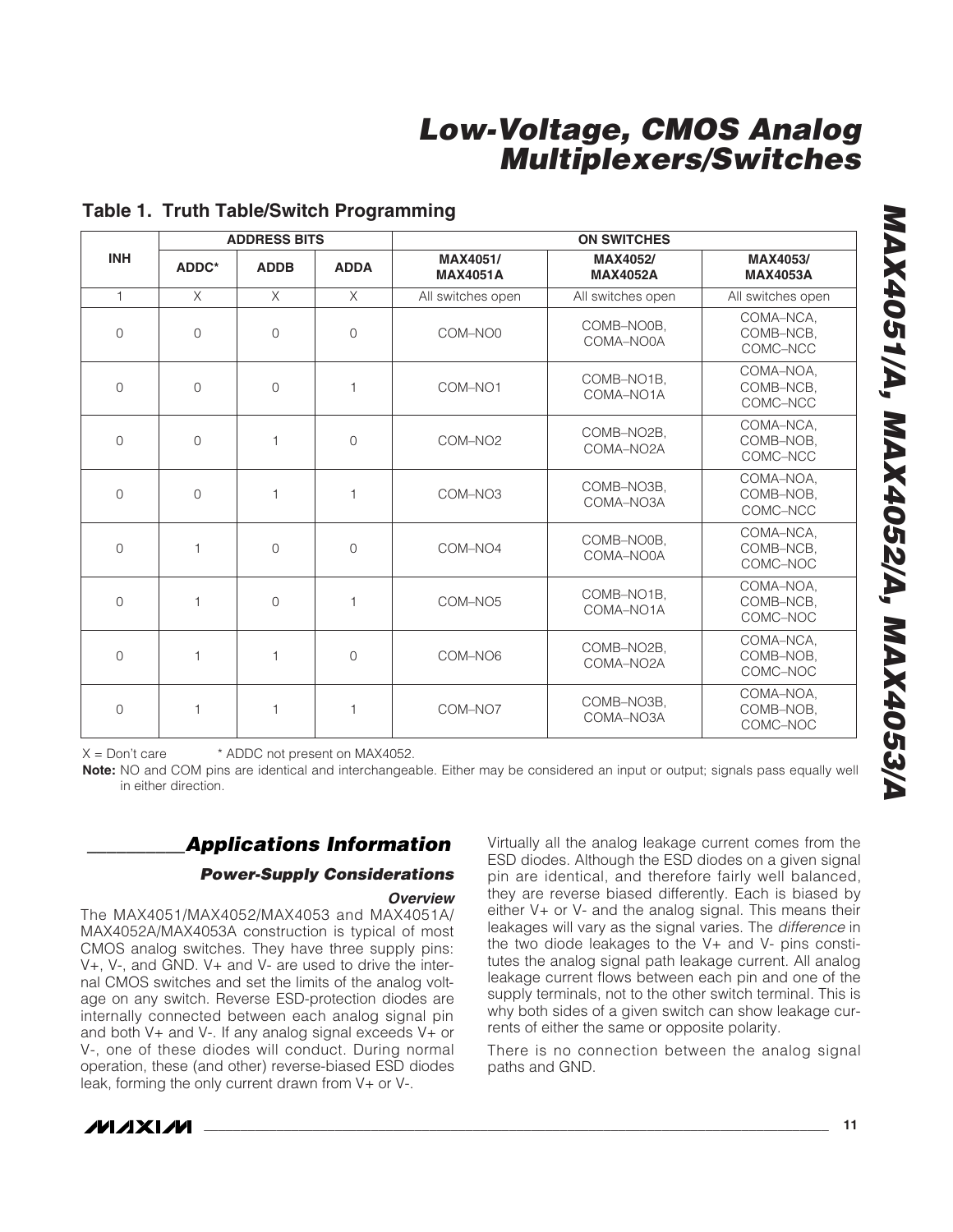V+ and GND power the internal logic and logic-level<br>translators, and set both the input and output logic livel<br>the sinto switched V+ and V- signals to drive the gate soft<br>the analog signals. This drive signal is the only c translators, and set both the input and output logic limits. The logic-level translators convert the logic levels into switched V+ and V- signals to drive the gates of the analog signals. This drive signal is the only connection between the logic supplies (and signals) and the analog supplies. V+ and V- have ESD-protection diodes to GND.

The logic-level thresholds are TTL/CMOS compatible when  $V+$  is  $+5V$ . As  $V+$  rises, the threshold increases slightly, so when  $V+$  reaches  $+12V$ , the threshold is about 3.1V; above the TTL-guaranteed high-level minimum of 2.8V, but still compatible with CMOS outputs.

#### *Bipolar Supplies*

These devices operate with bipolar supplies between ±3.0V and ±8V. The V+ and V- supplies need not be symmetrical, but their sum cannot exceed the absolute maximum rating of +17V.

#### *Single Supply*

These devices operate from a single supply between +3V and +16V when V- is connected to GND. All of the bipolar precautions must be observed. At room temperature, they actually "work" with a single supply at near or below +1.7V, although as supply voltage decreases, switch on-resistance and switching times become very high.

#### *Overvoltage Protection*

Proper power-supply sequencing is recommended for all CMOS devices. Do not exceed the absolute maximum ratings, because stresses beyond the listed ratings can cause permanent damage to the devices. Always sequence V+ on first, then V-, followed by the logic inputs (NO) and by COM. If power-supply sequencing is not possible, add two small signal diodes (D1, D2) in series with the supply pins for overvoltage protection (Figure 1).

Adding diodes reduces the analog signal range to one diode drop below V+ and one diode drop above V-, but does not affect the devices' low switch resistance and low leakage characteristics. Device operation is unchanged, and the difference between V+ and Vshould not exceed 17V. These protection diodes are not recommended when using a single supply if signal levels must extend to ground.



*Figure 1. Overvoltage Protection Using External Blocking Diodes*

#### *High-Frequency Performance*

In 50Ω systems, signal response is reasonably flat up to 50MHz (see *Typical Operating Characteristics*). Above 20MHz, the on response has several minor peaks which are highly layout dependent. The problem is not turning the switch on, but turning it off. The offstate switch acts like a capacitor, and passes higher frequencies with less attenuation. At 10MHz, off isolation is about -45dB in 50Ω systems, becoming worse (approximately 20dB per decade) as frequency increases. Higher circuit impedances also make off isolation worse. Adjacent channel attenuation is about 3dB above that of a bare IC socket, and is entirely due to capacitive coupling.

*IVI AXI IVI*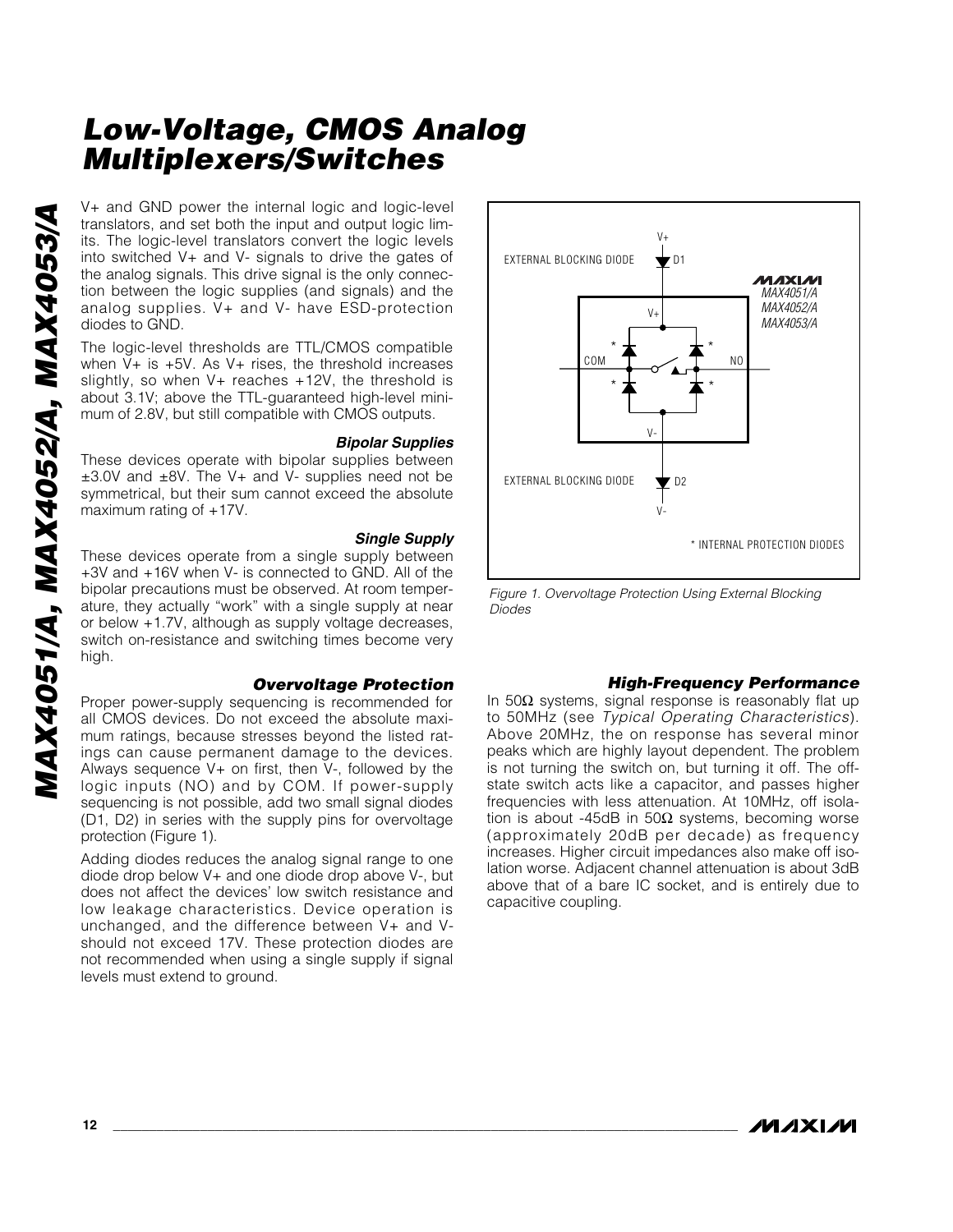## *\_\_\_\_\_\_\_\_\_\_\_\_\_\_\_\_\_\_\_\_\_\_\_\_\_\_\_\_\_\_\_\_\_\_\_\_\_\_\_\_\_\_\_\_\_\_Test Circuits/Timing Diagrams*



*Figure 2. Address Transition Time*

*MAX4051/A, MAX4052/A, MAX4053/A*

MAX4051/A, MAX4052/A, MAX4053/A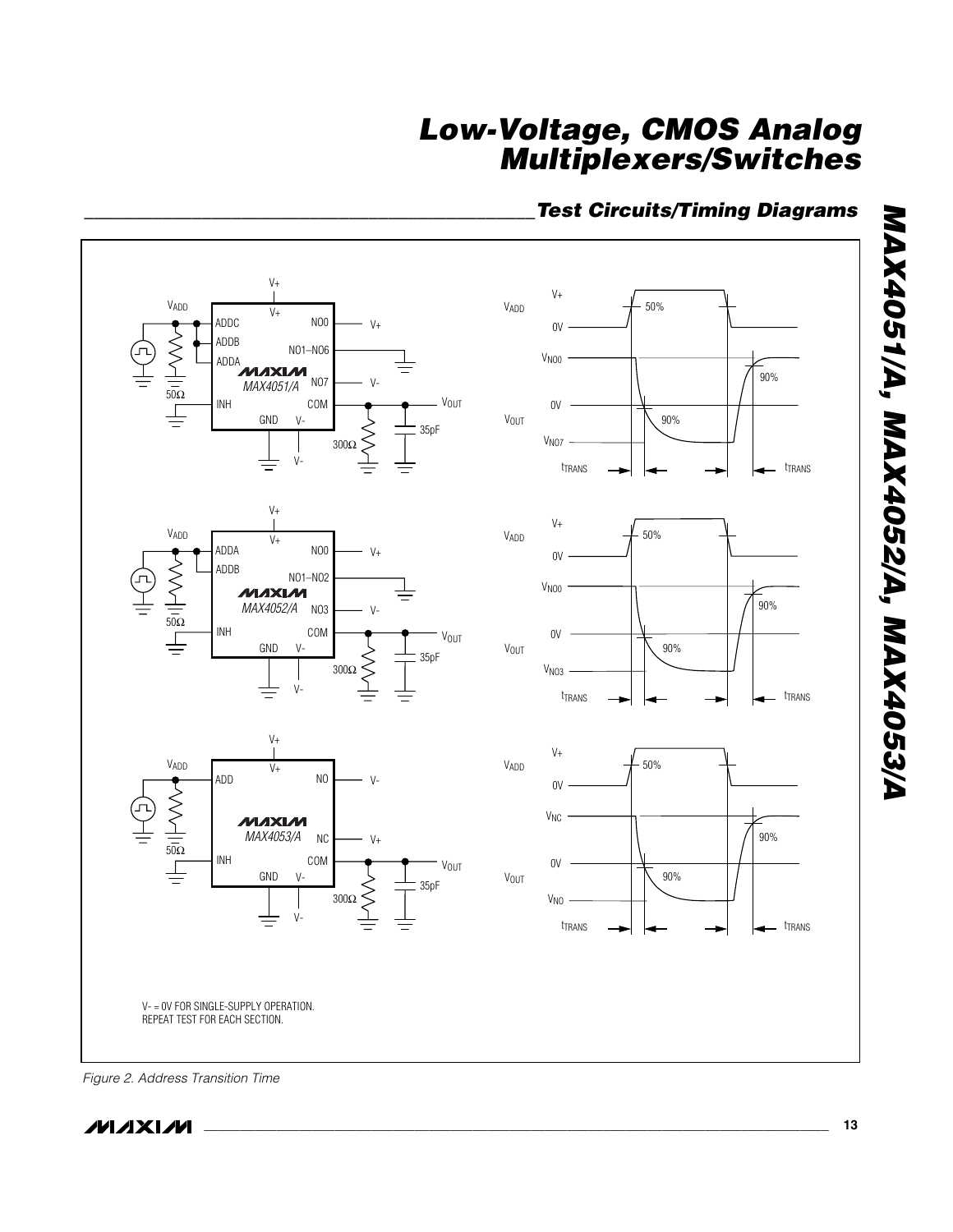

*Figure 3. Enable Switching Time*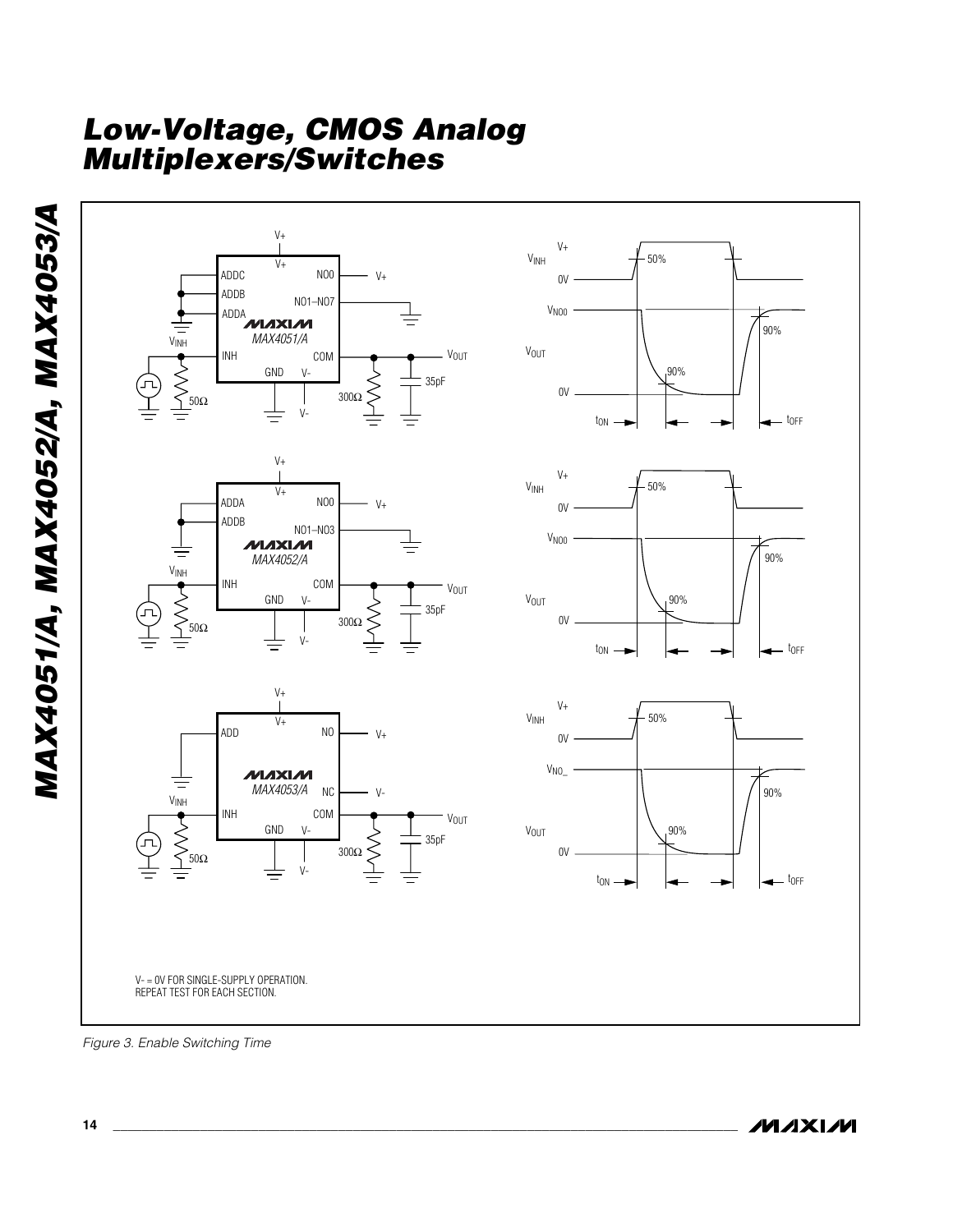

*Figure 4. Break-Before-Make Interval*



*Figure 5. Charge Injection*

**MAXIM**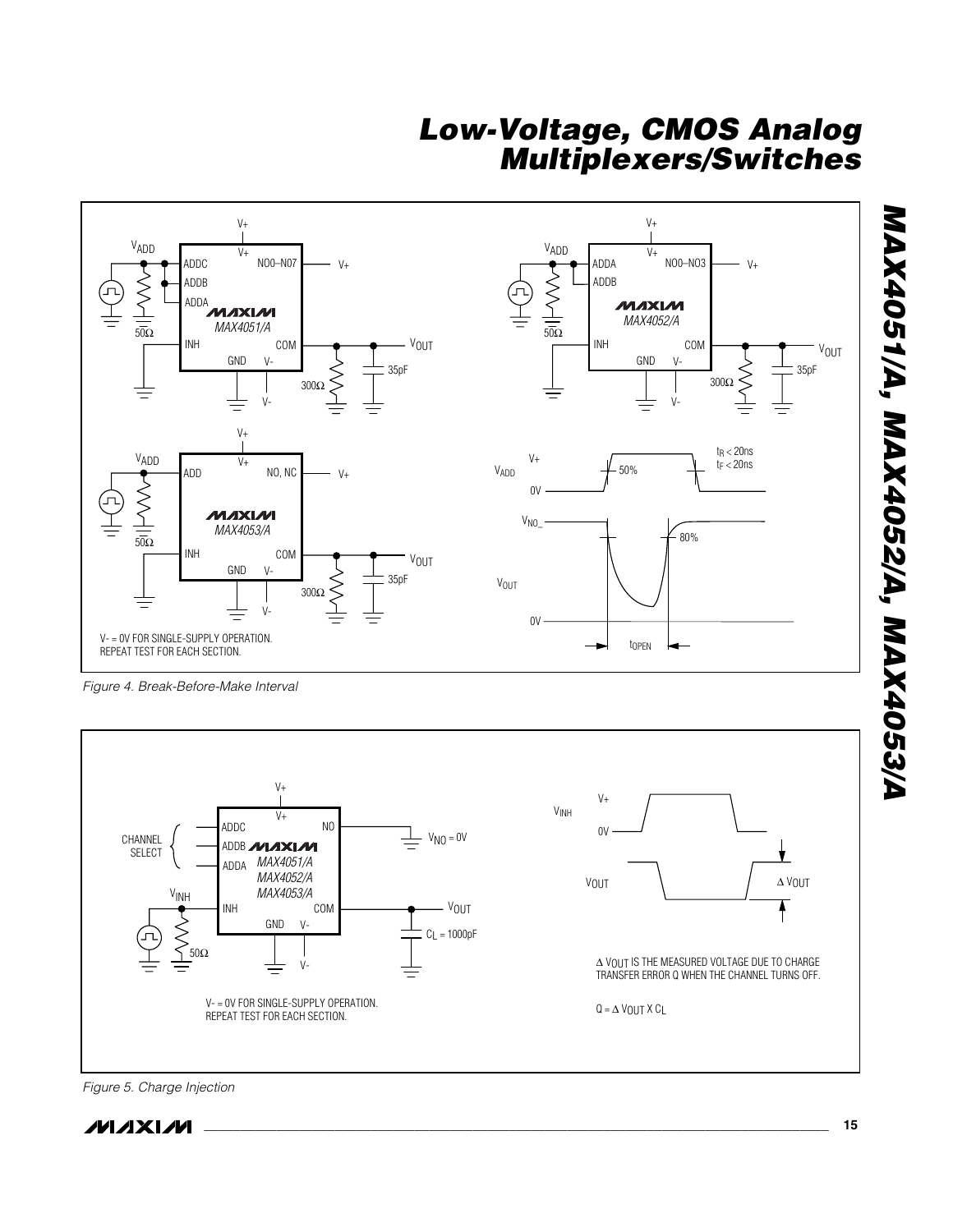







/VI/IXI/VI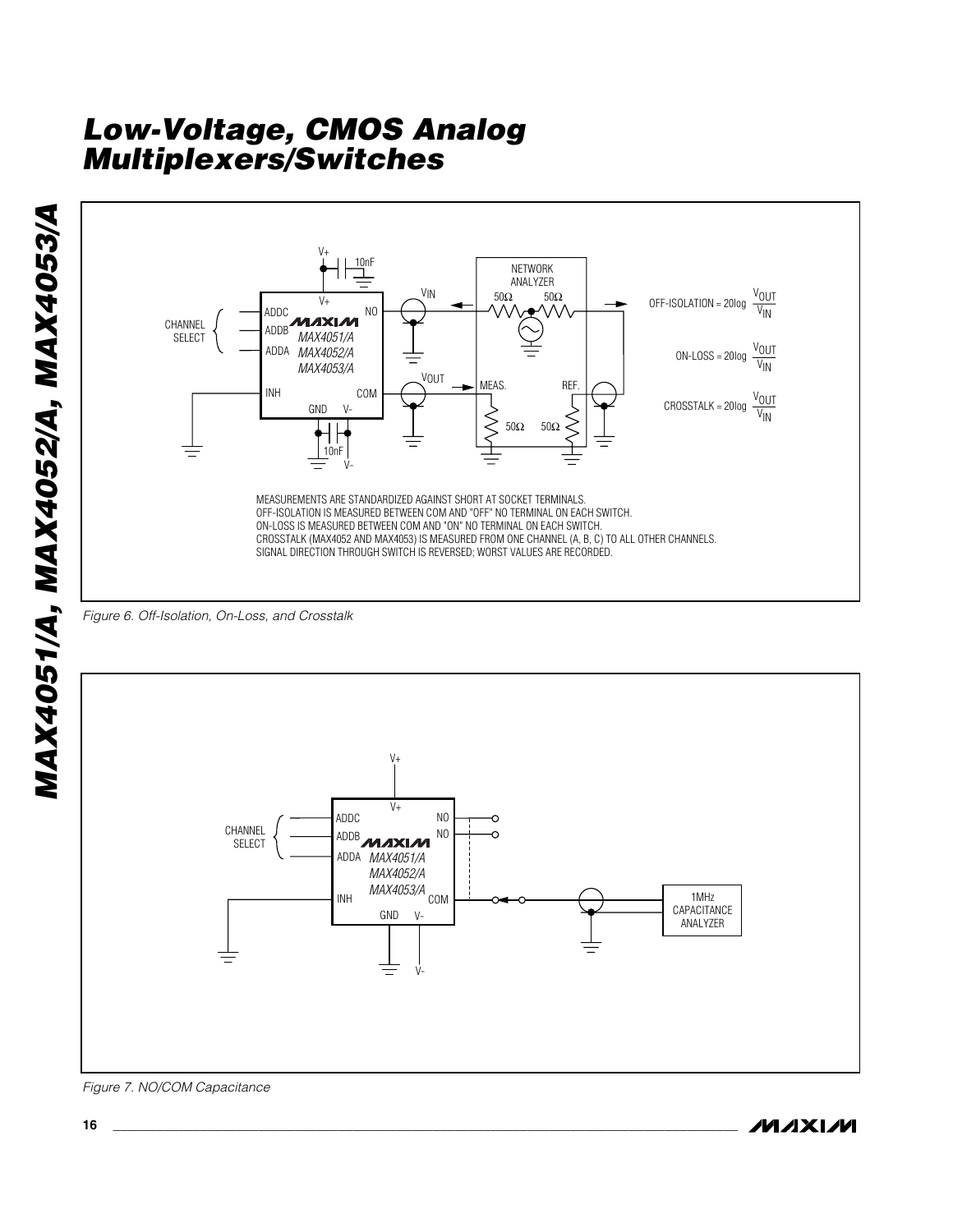## *\_\_\_\_\_\_\_\_\_\_\_\_\_\_\_\_\_\_\_\_\_\_\_\_\_\_\_\_\_\_\_\_\_\_\_\_\_\_\_\_\_\_\_Ordering Information (continued)*

| PART               | <b>TEMP RANGE</b>                    | <b>PIN-PACKAGE</b> |
|--------------------|--------------------------------------|--------------------|
| <b>MAX4053ACPE</b> | $0^{\circ}$ C to $+70^{\circ}$ C     | 16 Plastic DIP     |
| MAX4053ACSE        | $0^{\circ}$ C to +70 $^{\circ}$ C    | 16 Narrow SO       |
| MAX4053ACEE        | $0^{\circ}$ C to $+70^{\circ}$ C     | 16 QSOP            |
| MAX4053AEPE        | $-40^{\circ}$ C to $+85^{\circ}$ C   | 16 Plastic DIP     |
| MAX4053AESE        | $-40^{\circ}$ C to $+85^{\circ}$ C   | 16 Narrow SO       |
| MAX4053AEEE        | $-40^{\circ}$ C to $+85^{\circ}$ C   | 16 QSOP            |
| MAX4053AMJE        | $-55^{\circ}$ C to $+125^{\circ}$ C  | 16 CERDIP**        |
| <b>MAX4053</b> CPE | $0^{\circ}$ C to $+70^{\circ}$ C     | 16 Plastic DIP     |
| MAX4053CSE         | $0^{\circ}$ C to $+70^{\circ}$ C     | 16 Narrow SO       |
| MAX4053CEE         | $0^{\circ}$ C to +70 $^{\circ}$ C    | 16 QSOP            |
| MAX4053C/D         | $0^{\circ}$ C to $+70^{\circ}$ C     | Dice*              |
| MAX4053EPE         | -40 $^{\circ}$ C to +85 $^{\circ}$ C | 16 Plastic DIP     |
| <b>MAX4053ESE</b>  | -40°C to $+85^{\circ}$ C             | 16 Narrow SO       |
| MAX4053EEE         | -40°C to +85°C                       | 16 QSOP            |
| MAX4053MJE         | $-55^{\circ}$ C to $+125^{\circ}$ C  | 16 CERDIP**        |

*\* Contact factory for dice specifications.*

*\*\* Contact factory for availability.*

 $\overline{\phantom{a}}$ 

*Chip Information*

TRANSISTOR COUNT: 161 SUBSTRATE CONNECTED TO V+.

| <b>PART</b>        | <b>TEMP RANGE</b>                                     | <b>PIN-PACKAGE</b> |
|--------------------|-------------------------------------------------------|--------------------|
| MAX4051AEPE        | -40 $^{\circ}$ C to +85 $^{\circ}$ C                  | 16 Plastic DIP     |
| MAX4051AESE        | -40 $^{\circ}$ C to +85 $^{\circ}$ C                  | 16 Narrow SO       |
| MAX4051AEEE        | -40 $^{\circ}$ C to +85 $^{\circ}$ C                  | 16 QSOP            |
| MAX4051AMJE        | -55 $\mathrm{^{\circ}C}$ to +125 $\mathrm{^{\circ}C}$ | 16 CERDIP**        |
| <b>MAX4051CPE</b>  | $0^{\circ}$ C to $+70^{\circ}$ C                      | 16 Plastic DIP     |
| <b>MAX4051CSE</b>  | $0^{\circ}$ C to +70 $^{\circ}$ C                     | 16 Narrow SO       |
| <b>MAX4051CEE</b>  | $0^{\circ}$ C to $+70^{\circ}$ C                      | 16 QSOP            |
| MAX4051C/D         | $0^{\circ}$ C to $+70^{\circ}$ C                      | $Dice*$            |
| MAX4051EPE         | -40 $^{\circ}$ C to +85 $^{\circ}$ C                  | 16 Plastic DIP     |
| <b>MAX4051ESE</b>  | -40 $^{\circ}$ C to +85 $^{\circ}$ C                  | 16 Narrow SO       |
| <b>MAX4051EEE</b>  | -40 $^{\circ}$ C to +85 $^{\circ}$ C                  | 16 QSOP            |
| MAX4051MJE         | -55 $\mathrm{^{\circ}C}$ to +125 $\mathrm{^{\circ}C}$ | 16 CERDIP**        |
| <b>MAX4052ACPE</b> | $0^{\circ}$ C to +70 $^{\circ}$ C                     | 16 Plastic DIP     |
| MAX4052ACSE        | $0^{\circ}$ C to +70 $^{\circ}$ C                     | 16 Narrow SO       |
| MAX4052ACEE        | $0^{\circ}$ C to $+70^{\circ}$ C                      | 16 QSOP            |
| MAX4052AEPE        | -40 $^{\circ}$ C to +85 $^{\circ}$ C                  | 16 Plastic DIP     |
| MAX4052AESE        | -40 $^{\circ}$ C to +85 $^{\circ}$ C                  | 16 Narrow SO       |
| MAX4052AEEE        | -40 $^{\circ}$ C to +85 $^{\circ}$ C                  | 16 QSOP            |
| MAX4052AMJE        | -55 $\mathrm{^{\circ}C}$ to +125 $\mathrm{^{\circ}C}$ | 16 CERDIP**        |
| <b>MAX4052CPE</b>  | $0^{\circ}$ C to +70 $^{\circ}$ C                     | 16 Plastic DIP     |
| <b>MAX4052CSE</b>  | $0^{\circ}$ C to +70 $^{\circ}$ C                     | 16 Narrow SO       |
| <b>MAX4052CEE</b>  | $0^{\circ}$ C to $+70^{\circ}$ C                      | 16 QSOP            |
| MAX4052C/D         | $0^{\circ}$ C to $+70^{\circ}$ C                      | $Dice*$            |
| <b>MAX4052EPE</b>  | -40 $^{\circ}$ C to +85 $^{\circ}$ C                  | 16 Plastic DIP     |
| <b>MAX4052ESE</b>  | -40 $^{\circ}$ C to +85 $^{\circ}$ C                  | 16 Narrow SO       |
| <b>MAX4052EEE</b>  | -40 $^{\circ}$ C to +85 $^{\circ}$ C                  | 16 QSOP            |
| MAX4052MJE         | -55 $\mathrm{^{\circ}C}$ to +125 $\mathrm{^{\circ}C}$ | 16 CERDIP**        |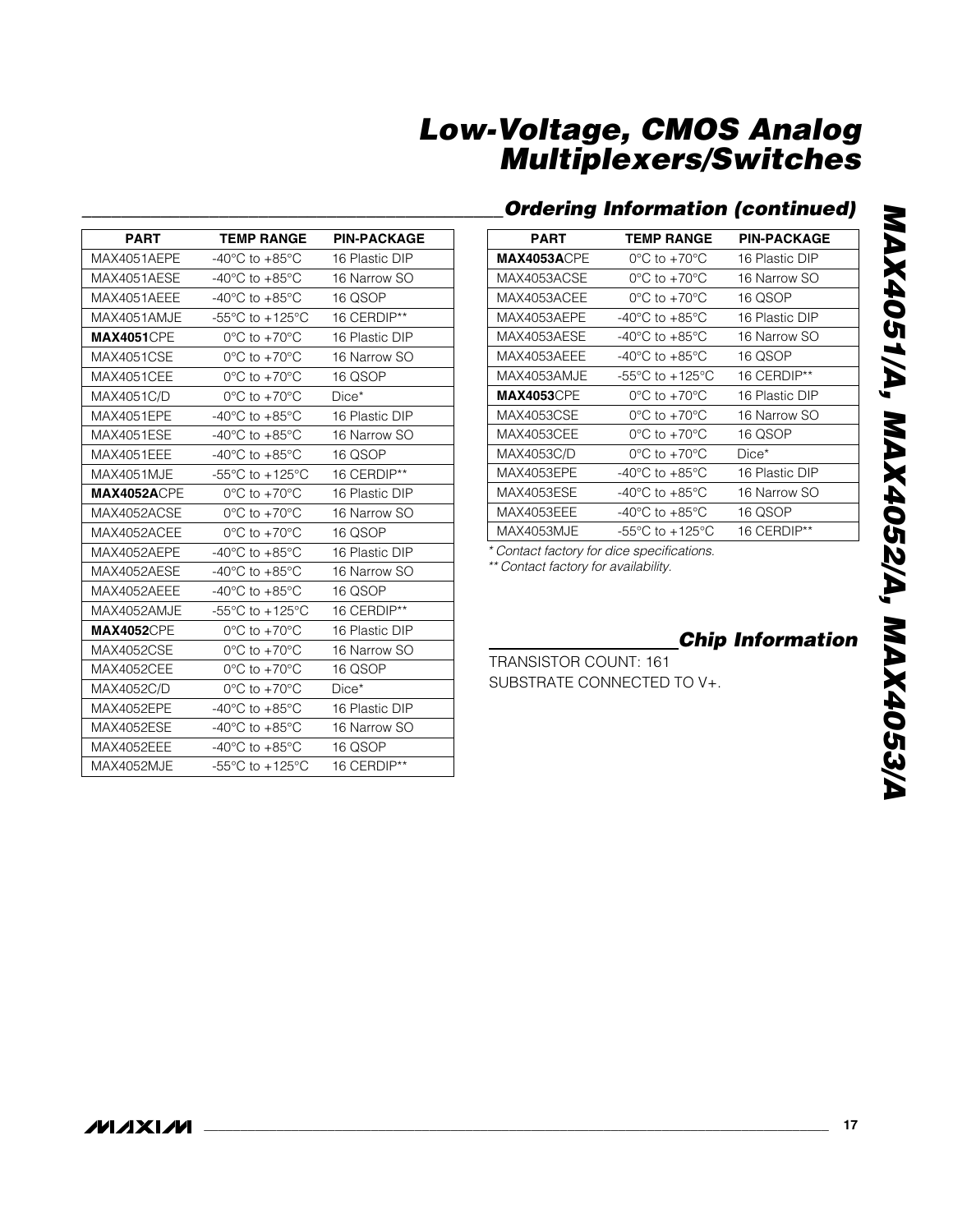#### *Package Information*

(The package drawing(s) in this data sheet may not reflect the most current specifications. For the latest package outline information, go to **www.maxim-ic.com/packages**.)



*IVI AXI IVI*